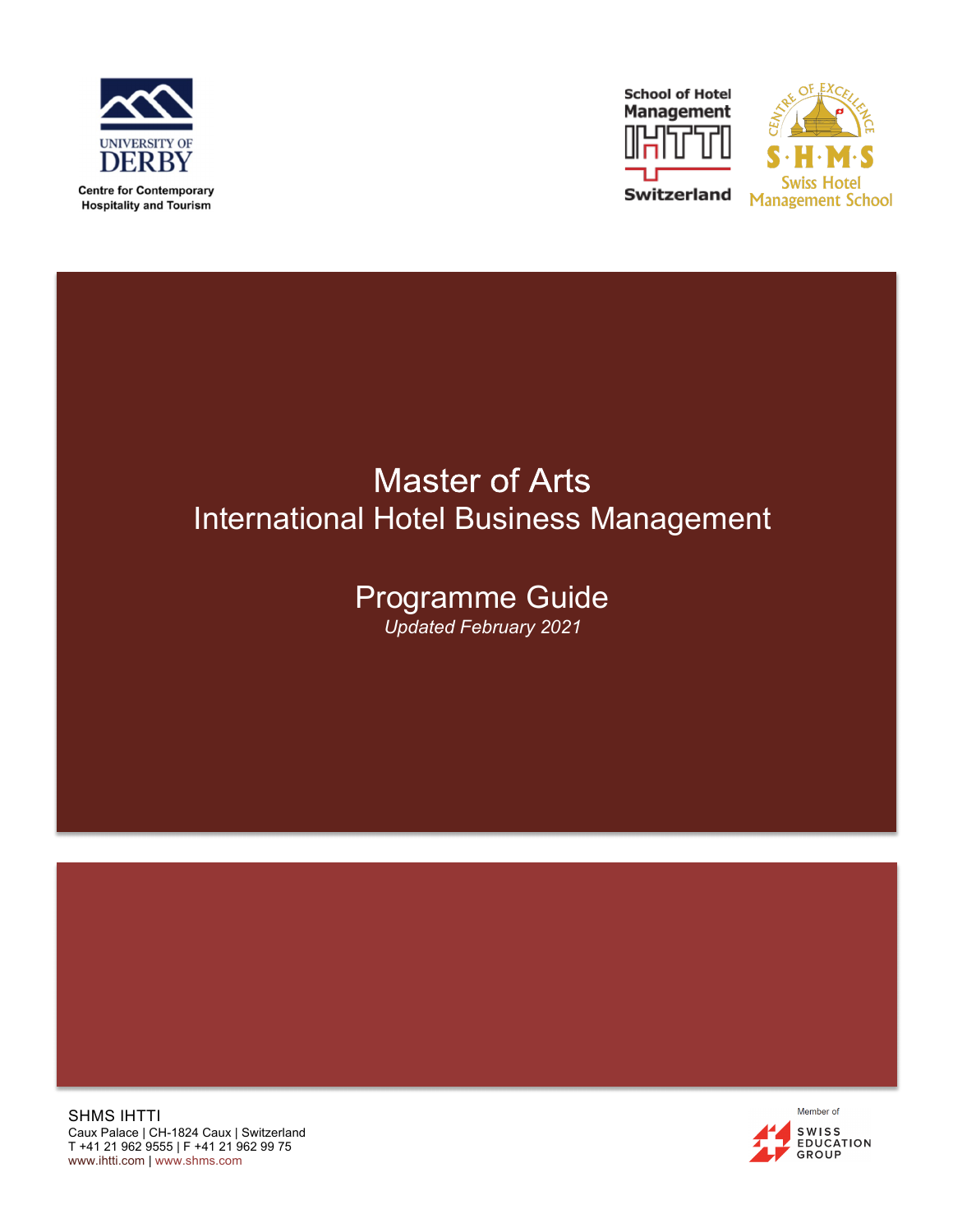

### Welcome

Herewith the Programme Guide for the current semester, a document with relevant information about your academic studies here at SHMS IHTTI.

Studying at SHMS IHTTI means you are 'checking into' the hospitality industry, one of the world's most dynamic industries, which continues to grow year after year, providing a vast array of jobs for suitably qualified professionals. With intensive training and internship experience, graduates of the SHMS IHTTI are perfectly placed for career success and the alumni are a testament to the quality of the programmes.

We are passionate about international hospitality management. Our institute of hospitality is dedicated to teaching the world-famous Swiss traditions to tomorrow's industry leaders. Students follow an exciting curriculum comprising of academic and practical elements, expertise and languages. Each subject provides knowledge and skills critical to students' future career in the hospitality industry.

I look forward to serving as your Academic Director and make this semester a successful one, for all students and staff, here at SHMSIHTTI.

Dominic Jambor Sir

Dominic Szambowski *Academic Director*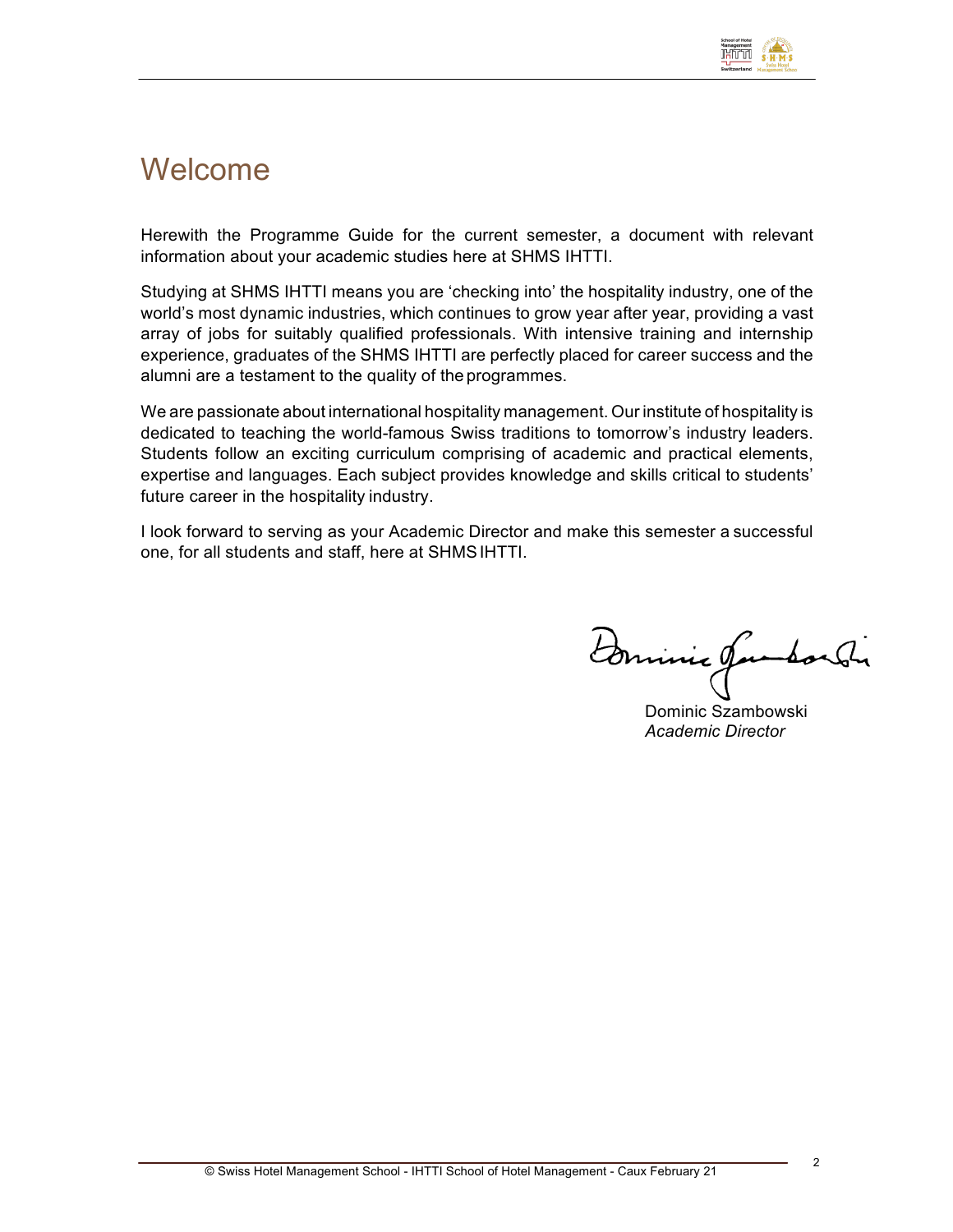

# **Contents**

|                | 1. Who's Who on Your Programme                    | 4  |
|----------------|---------------------------------------------------|----|
| 2 <sup>2</sup> | <b>Communication and Attendance</b>               | 5  |
| 3.             | <b>MA Programme</b>                               | 7  |
|                | 4. Learning and Assessment                        | 9  |
|                | 5. Submissions of Assessments                     | 10 |
|                | 6. Academic Offences                              | 15 |
| 7.             | <b>Programme Quality Monitoring</b>               | 16 |
| 8.             | General Information                               | 18 |
|                |                                                   |    |
|                | Appendix I: Module Descriptors                    | 20 |
|                | Appendix II: Timetable for Assignment Submissions | 24 |
|                | Appendix III: Postgraduate Grading Scale          | 25 |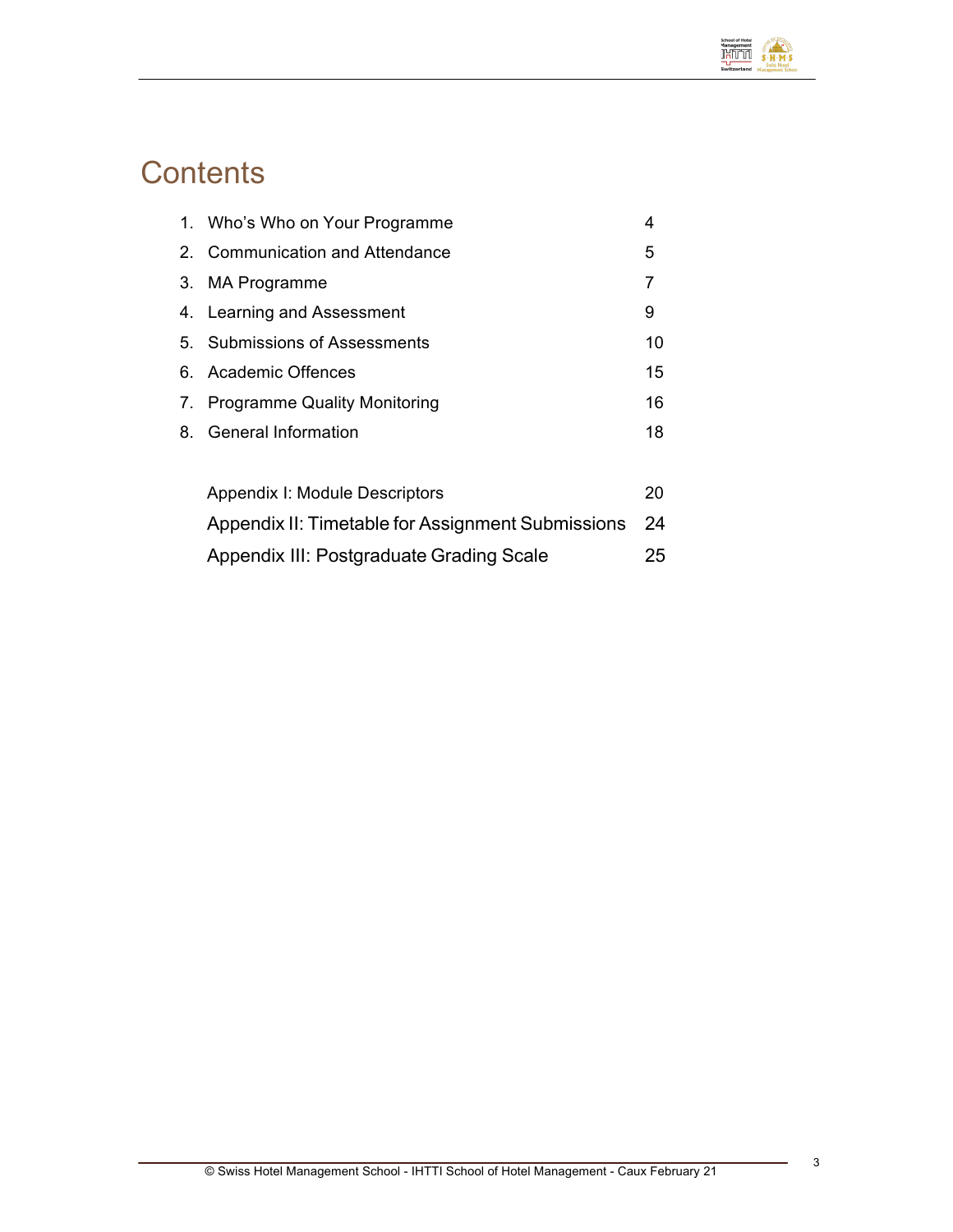

# 1. Who's who on your programme?

Your Programme Manager - Mr. Nektarios Lykopantis

#### Module Leaders

In most instances, your first point of contact should be your Module Leader who is responsible for ensuring the quality and development of the module. Thus, if you have a problem with the module, or wish to discuss elements such as teaching and assessment, you should initially speak with the Module Leader.

Every member of the Master Teaching Team has a responsibility for maintaining and improving the quality of the programme. However, Mr. Nektarios Lykopantis has a particular responsibility in terms of obtaining student feedback, which will be organised through the completion of module evaluation questionnaires and regular Programme Committee meetings with the Master course representatives. Having obtained your views, the team will evaluate the results and discuss ways of capitalising on strengths and remedying problems. In other cases, the leadership team is available to you who is there to give you confidential help and advice on a range of issues, both academic and personal. Please contact your Programme Manager for an appointment in these cases.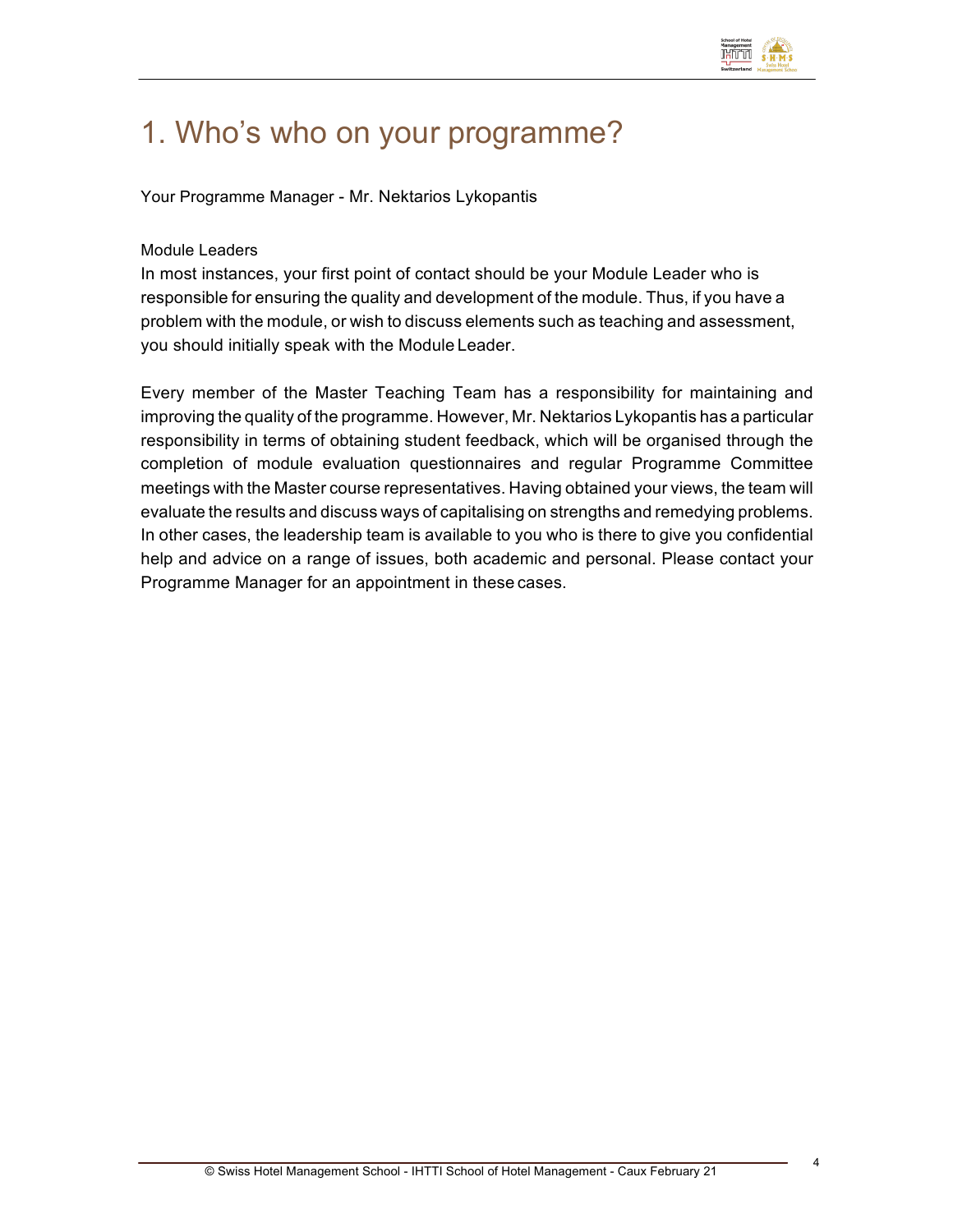

# 2. Communication and Attendance

#### Communication

Effective communication systems are a vital component of your programme from both the staff and student perspective. The following information is therefore intended to summarise the systems that operate within SHMS.

Your Programme Manager is always your first point of contact for advice on personal and individual academic matters. Please make an appointment with your Programme Manager via email. If the Programme Manager is not available you could contact the Executive Academic Assistant.

General queries relating to timetabling of assessments, module codes, submission issues, etc. should be dealt with by the academic office. Any queries you may have regarding teaching and assessment of modules should ideally be addressed by the person responsible for delivering the teaching on that module.

The main form of communication used to inform you of general issues such as room changes, timetable changes etc. is the SHMS e-mail system. Make sure you check this on a daily basis.

Members of staff are always happy to talk to students individually; however it is recommended to make an appointment through email in advance.

#### **Attendance**

The Student Charter operated by the University of Derby governs the BA regulations on attendance (See your 3R's Handbook, available online via www.derby.ac.uk/cfq/qualityenhancement/academic-regulations-3rs).

You are expected to attend all timetabled classes, engage in the learning process, submit your work on time, and notify your tutors if you are experiencing difficulties.

In the event of prolonged sickness or absence, contact your Programme Manager immediately. If you are absent due to illness for a number of days you will be asked to produce a medical certificate from a doctor.

This is particularly important if you are concerned about missing a deadline for assignment work. If you find yourself in this situation you must see the Programme Manager to obtain an ExceptionalExtenuatingCircumstancesForm(EEC)anddiscussyoursituation.Failuretodo this may result in your work receiving a failgrade.

In order to pass your MA IHBM your attendance must be good. A warning system and policy of de-registration will be applied as follows:

If you miss 2 sessions in one module, you will receive a first warning. This will inform that you have missed 2 sessions of classes in a specific module and will be kept on file by the Academic Office.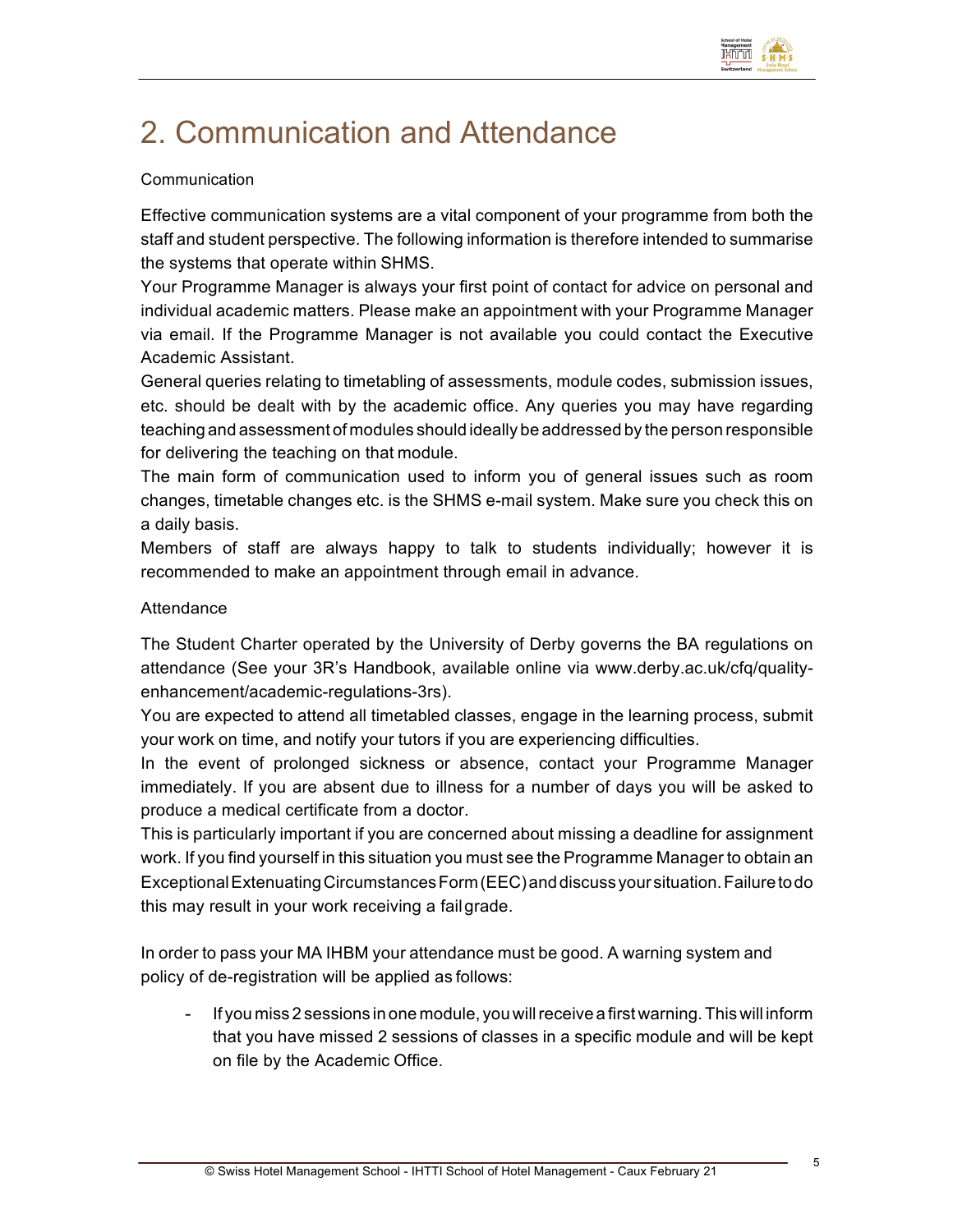

- If you miss 3 sessions in one module, you will receive a Final Warning Letter. This will inform that you have missed 3 sessions of classes in a specific module, and you will be asked to counter sign the letter.
- If you miss a total of 4 session of the same module, you will be deregistered from the module due to non-engagement. As a consequence of de-registration, you will have to retake the module in full. You will be invited for a formal meeting with the Programme Leadership to discuss your intentions for continuation of study.

Should a student arrive for class without being properly prepared, the lecturer may decide to mark that student absent and/or ask the student to leave the class. Preparation for class includes, but is not limited to, homework, pre-reading, cloud activity, research, or any other instruction previously given by the lecturer. Proper grooming is also required.

# 3. Master Programme

#### Programme Aim

This Master of Arts in International Hotel Business Management programme aims to:

- Provide an intensive, balanced academic and practitioner-relevant programme of study for entry level and career development in the field of international hotel management.
- Develop Masters' level skills in hospitality related business sciences and techniques in identification, problem solving and developing strategic and operational plans for management of international hospitality related organisations.
- Provide the international dimension to the study of business and operational strategy in the hospitality industry.
- Focus on the changing consumer in relation to strategic business models, concepts of customer satisfaction and consequent product development.

The MAIHBM seeks to fulfil these aims by providing an intellectual, challenging, postgraduate learning opportunity that enables students to progress in their chosen career and to enhance their opportunities for advancement in the wide range of international industry organisations. Please refer to the MAIHBM programme specs for more information.

#### Programme Philosophy

The programme detailed in this document is guided by the University's PG regulatory framework. The modules in all of the programme are validated as Level 7, Masters level credits. The PG regulatory framework definitive document describes Level 7 as: "at masters level the student is expected to critically evaluate subject related problems with confidence and demonstrate a deep knowledge and understanding of the subject gained through independent modes of learning. The student should be able to identify the issues to address and demonstrate an inclination towards research."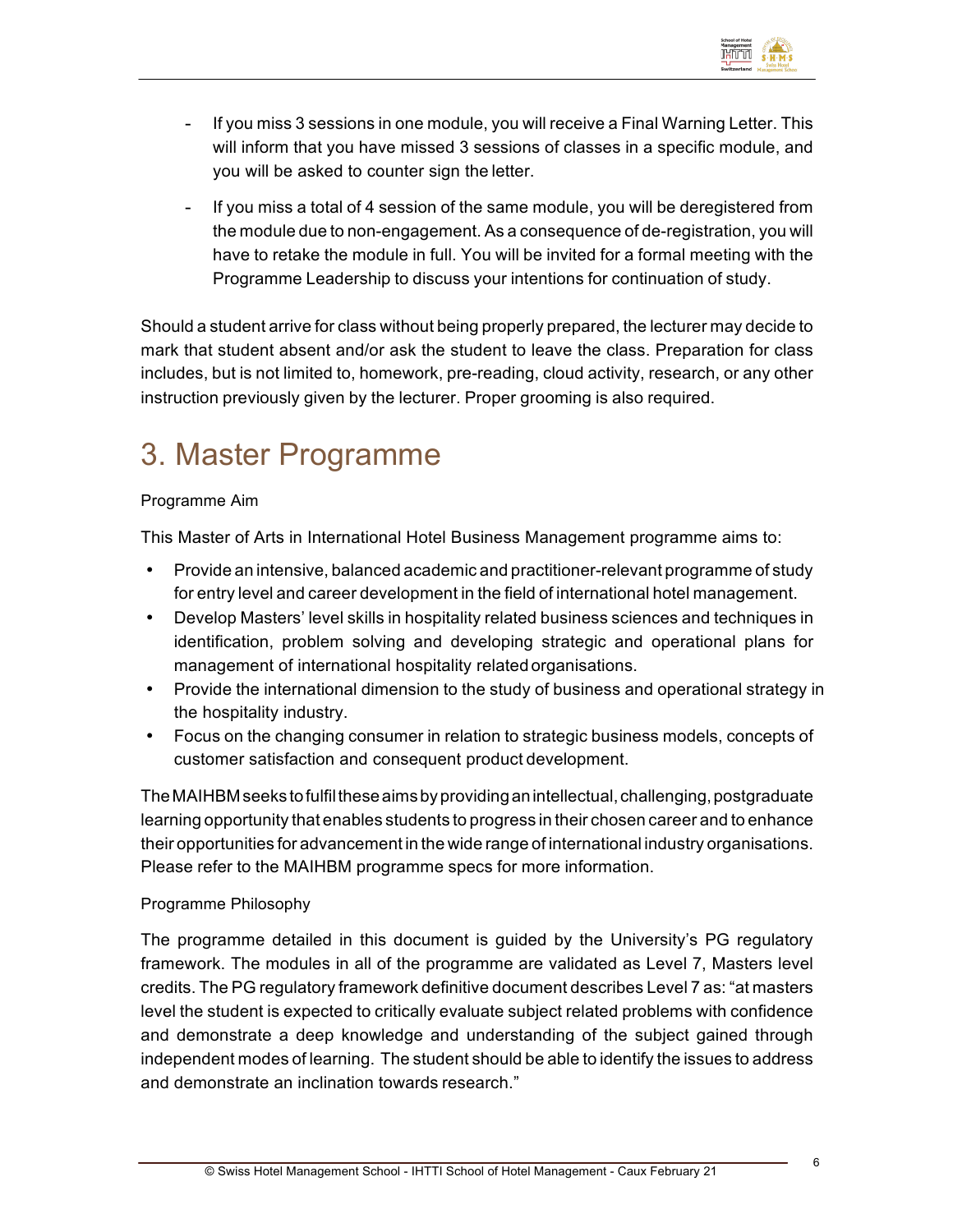

Programme Structure

The following table provides you with a brief overview of the modules for the programme, the codes and credits awarded for those modules and the assessment strategy.

| Master of Arts in International Hotel Business Management  | <b>CREDITS</b> | <b>HOURS</b> |
|------------------------------------------------------------|----------------|--------------|
| 7HO506 F&B Management                                      | 20             | 200          |
| 7HO510 Wine & Beverage Management                          | 10             | 100          |
| 7HO507 Events & Banqueting Management                      | 20             | 200          |
| 7HO505 Front Office & Rooms Division Operations Management | 20             | 200          |
| 7HO508 Marketing Management                                | 10             | 100          |
| 7HO511 Developing Business Leadership Skills               | 10             | 100          |
| 7HO504 Strategic Revenue and Financial Management          | 20             | 200          |
| 7HO509 Current Trends in Hospitality                       | 10             | 100          |
| 7HO995 Applied Management Business Project                 | 60             | 600          |
| 7HO512 Academic Skills Support Level 7                     | Uncredited     |              |

#### Awards

Full completion of the programme will result in the acquisition of credit values and levels, which makes students eligible for one of the following:

The University of Derby, Master of Arts in International Hotel Business Management

Each stage is made up of modules or independent study to the value of 60 credits. The PG Certificate and PG Diploma stages are separate awards in their own right. Each taught module is worth 20 or 10 credits as indicated. The Applied Management Business Project module at MAstage is worth 60 credits.All modules on your programme are core, mandatory modules.

| <b>PG Cert</b> | Any Module combination (excluding IS/IBP) leading to 60<br>credits | 60 Credit  |
|----------------|--------------------------------------------------------------------|------------|
| <b>PG Dip</b>  | Successfully completing all modules (excluding IS/IBP)             | 120 Credit |
| MA IHBM        | Successfully completing all modules including AMBP                 | 180 Credit |

#### A note on the ABMP Module

All students in our MA programme are required to complete a major piece of independent study in form of an applied management business project. The AMBP module comprises 60 credits (one third) of your degree and is about discovery and research. The AMBP module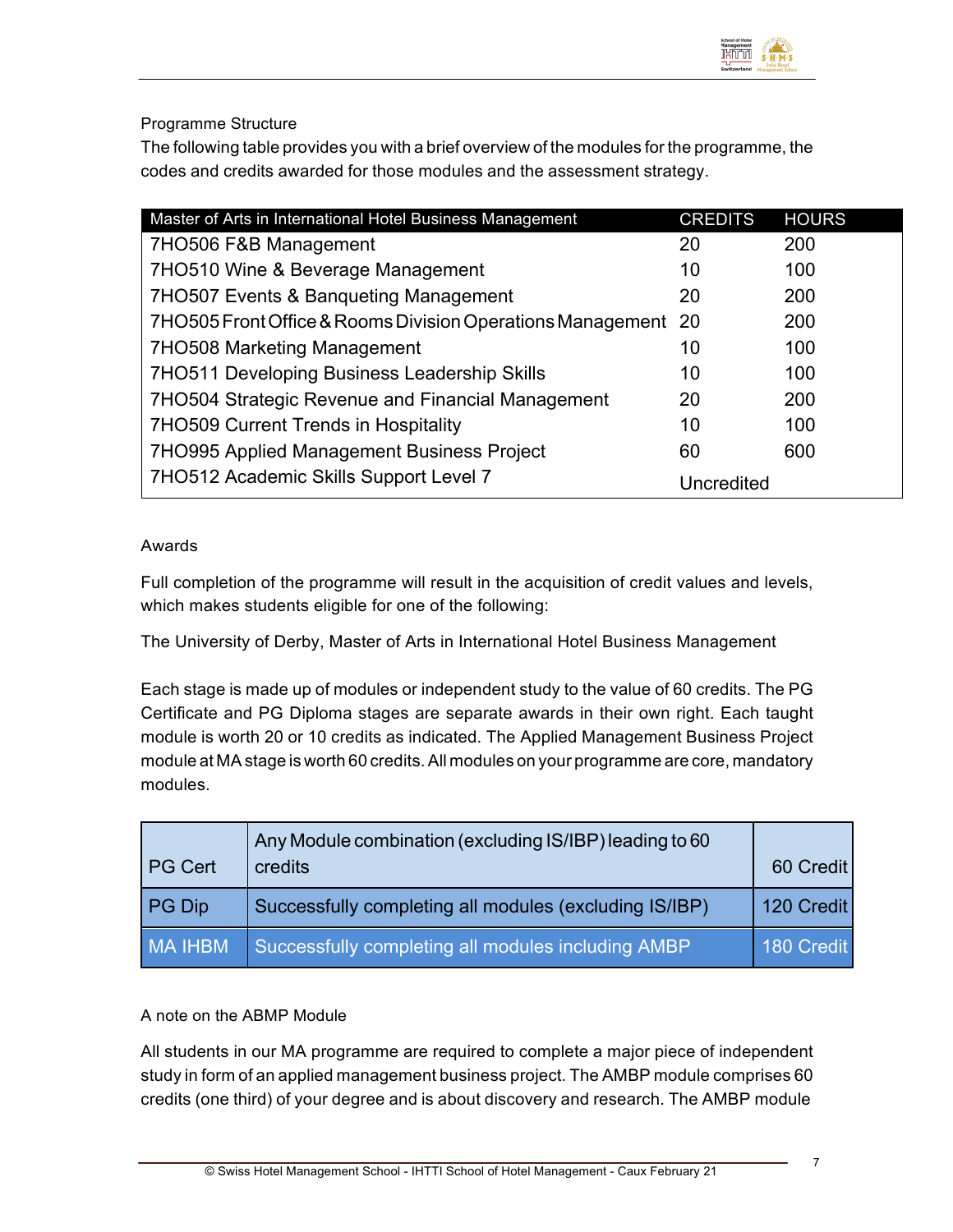

allows you to work in depth on a single project/case focusing on a pre-agreed topic with the host organization, under the supervision of an experienced tutor. The tutor will be allocated to you based on the subject you will choose.

The AMBP module is supported through the advanced methods of enquiry for business research module that is delivered on the programme. This module will help you in terms of project formulation, deciding a research strategy and with defining your chosen methodological standpoint.

We encourage you to start thinking early about your project for the AMBP module and to have defined your topic/case by the beginning of the second nine weeks. It is advisable to begin your environmental research before you leave the school for internship.

# 4. Learning and Assessment

The premise underlying the programme is that the hospitality industries need people who not only understand business disciplines but also have the skills to use this knowledge effectively. Employers want people who already have these skills and many recruit people with a Master for this reason.

Teaching and Learning Methods

A variety of teaching and learning methods will be used on your programme including lectures, tutorials and guest speakers. You will be expected to be prepared for your tutorials and to develop as an autonomous learner and progressively take responsibility for your own development. You are actively encouraged to work independently whilst studying for your award. The level of independent study expected of you will increase as you progress through the programme. You will also be expected to work in groups with fellow students. This facilitatesthedevelopmentofyourinterpersonalskillsandstimulatesbusinesspracticewhere team working is a key attribute. As a minimum standard, for a 10-credit or 20-credit module it is anticipated that you will undertake 100 or 200 hours of total study time. If you are not reaching such amount you may not be engaging with the module as expected. If you are unsure about conducting research or developing your study skills please raise this with the Programme Leaders or one of the Module Leaders.

#### Conduct during the Programme

As Master students you are often seen by those studying on the Bachelor programme as role models in terms of behaviour and attitude. As such Master students are expected to adhere to grooming standards between the hours of 07h00 and 19h00, unless you are off campus.

You are expected to contribute actively to tutorials and to uphold professional standards of civility and courtesy at all times.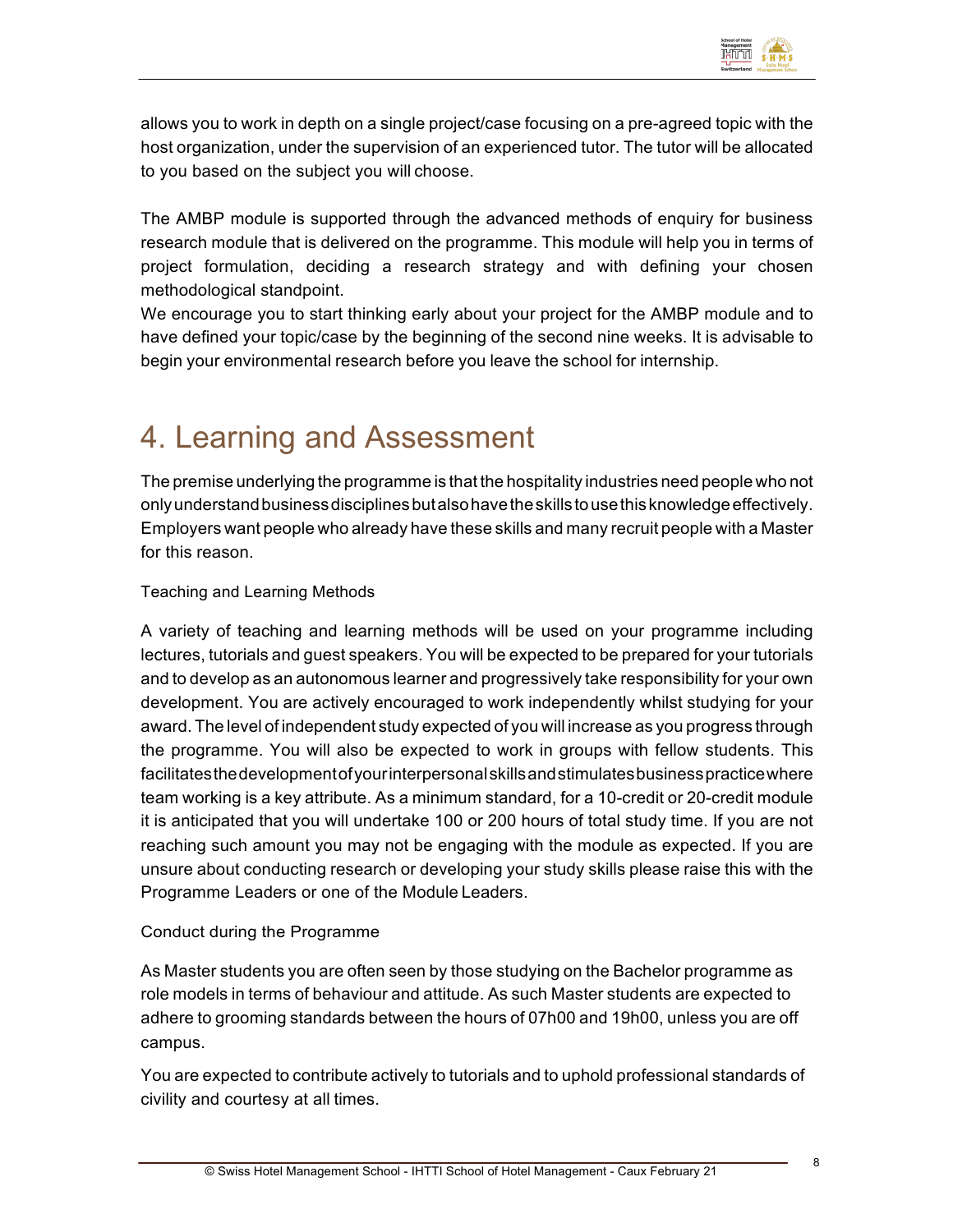

The Postgraduate Grading Scale

The Postgraduate Grading Scale applies to all coursework assessments and examination answers undertaken by students of modules at Level 7. The examiner identifies the grade descriptor, which most closely reflects the quality of the work and awards the numerical report grade.

If the module involves two or more assessments, or if the examination requires students to attempt two or more questions, a mathematical weighting may be applied to each grade to reflect the relative importance of the assessment [or question] before computing the overall grade for the module [or the examination].

Assessment of modules at Level 7

Astudentwho achieves atleastthe minimum standard ofperformance in allthe assessments contributing to a module at Level 7, and achieves an overall grade of 50% or above, is awarded the credits for the module at Level 7.

Where the overall grade for the module is below 50%, or the minimum standard of performance has not been reached in any one of the assessments contributing to the module, no credits are awarded and the referral regulations apply.

These regulations apply to all modules at Level 7, including ABMP module during Work Placement.

## 5. Submissions of Assessments

Assessment Regulations for Postgraduate Programmes

The complete Assessment Regulations can be found through the following link.

- http://www.derby.ac.uk/cfq/quality-enhancement/academic-regulations-3rs

Underneath please find the most relevant regulations as a guideline:

Awarding credit for learning achievements

Credits are awarded to students in recognition of their learning achievements. Every module has an approved credit value, which is expressed as a number of credits at a specific level. The credits are awarded when a pass grade in the module is confirmed.

Learning outcomes defined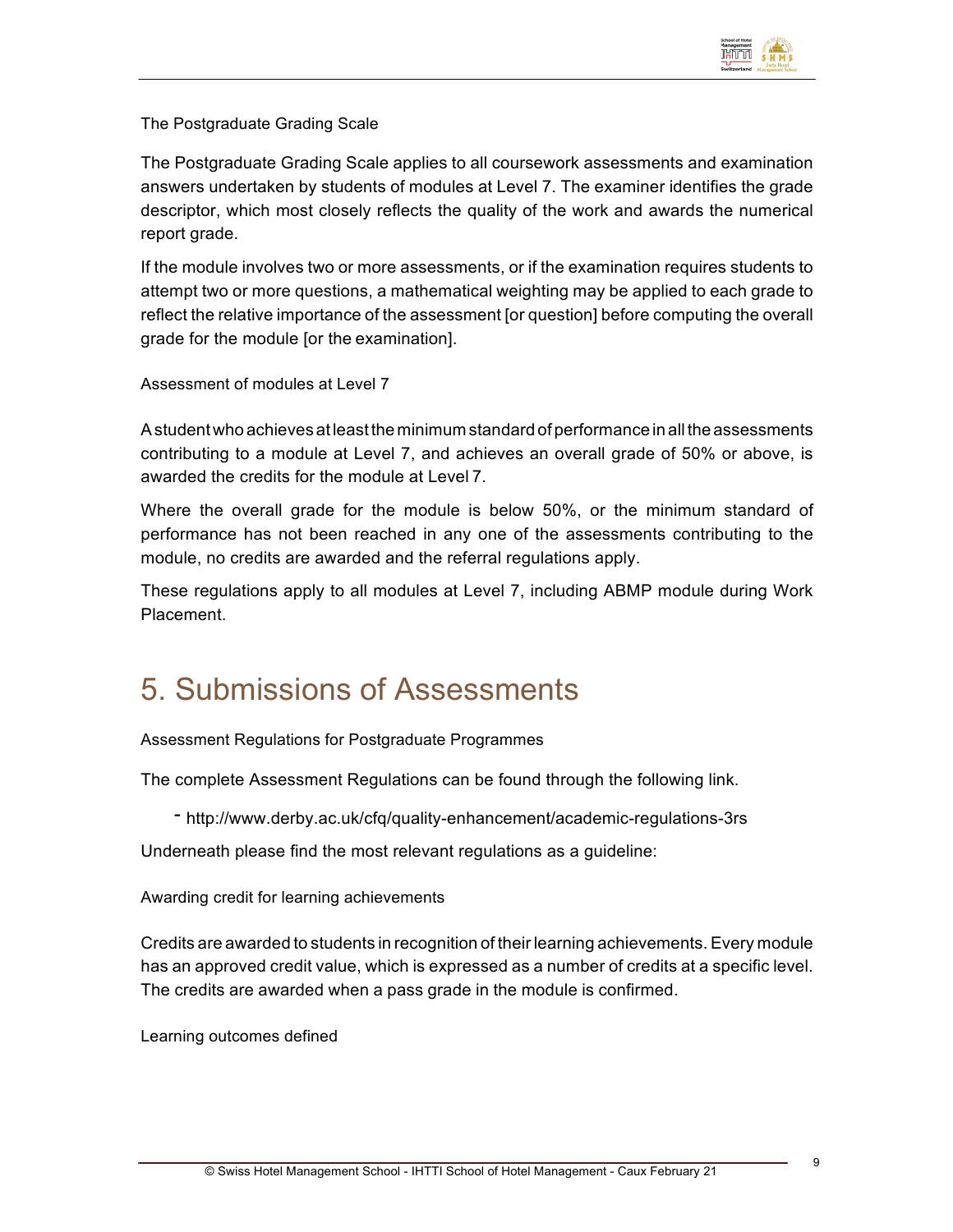

Alearning outcome is a fundamentalachievement,which may take the form ofthe acquisition of knowledge, understanding, an intellectual skill or a practical skill. Learning outcomes are the basis for the learning and assessment strategy in modules.

#### Learning outcomes in modules

Each module has a formally identified set of learning outcomes. The learning outcomes and the level of the module together define the standard. Credit can be awarded for a module only if at least the minimum standard of performance has been achieved in every learning outcome within the set, and an overall grade for the module is a pass.

#### Students to demonstrate learning outcomes

Assessments are designed as the means through which students are able to demonstrate achievement of the learning outcomes. The coursework component of a module may comprise several separate assessments but a formal examination is regarded as a single assessment. Each assessment may carry one or more learning outcomes. The tutor responsible for setting the assessment must inform students as to the assessment criteria, which will be used to assess the quality of the submitted work. These assessment criteria will reflect the designated level of the module.

#### The assessment of the academic performance

In assessing a student's work, the tutor is required to judge its quality in accordance with the stated criteria. If the quality of the work satisfies the criteria, the tutor awards the appropriate grade from the range of pass grades and the learning outcome[s] attached to the assessment is [are] deemed satisfied. If the quality of the work submitted does not satisfy the criteria, the appropriate fail grade is given. (In the case of an examination assessment, it is the overall grade, which matters, not the grades given for individual answers or sections).

#### Minimum standard of performance

Since each assessment tests one or more of the learning outcomes, and each outcome is tested only once, at least a minimum standard of performance is required in every assessment. This standard is set at the minimum pass grade of 50%.

#### Exceptional Extenuating Circumstances Policy (EEC)

Each assignment has to be submitted on time respecting the respective deadline of each course work as determined in the module handbooks of each module.

Work which is submitted after the designated deadline (including any formally approved agreed extension)for a coursework assessmentis deemed late.Thisworkwillnotbe marked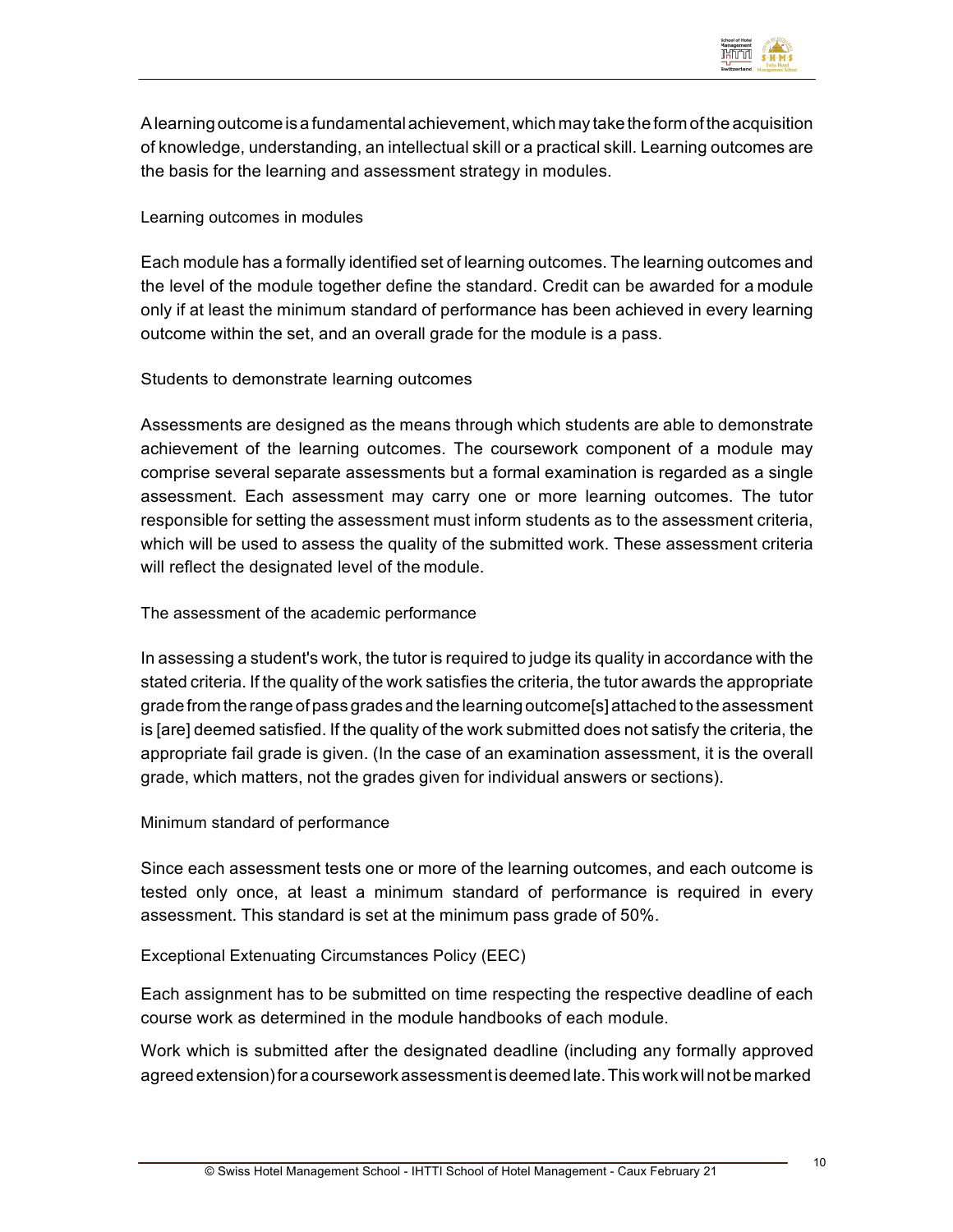

and NS (Non Submission) grade will be recorded. There is no chance to resubmit a course work until the University Assessment Board has takenplace.

If serious circumstances beyond a student's control affect their ability to complete an assessmenttheymaysubmitaclaimforExceptionalExtenuatingCircumstances(EEC).This must be accompanied by evidence and the work done to date, by the original assessment submission deadline. This will be first considered by the Programme Leader until final approval by an EEC panel at the University ofDerby.

Where possible the student has to hand in any work (part-completed coursework, notes, evidence of reading, etc.) that has been completed to date. In the event that the claim is unsuccessful, the submitted work will be marked as a completed submission.

If the work is submitted together with an approved Exceptional Extenuating Circumstances Form [EEC], and is received before the extended deadline indicated on the EEC, the work will be marked with no limitation of the grade available.

The policy is built around the following key principles:

- Exceptional Extenuating Circumstances (EECs) are serious unforeseeable events which can be shown to have had a significant impact on students' academic performance, in particular the assessment(s) which a student is undertaking.
- All students are given a fair opportunity to demonstrate their learning achievements through assessment.
- In the event of <sup>a</sup> significant incident, not of the student's own making, which results in the student not being able to complete an assessment, or the performance of the student is adversely affected, there shall be a process by which the University will be able to give the student an opportunity to complete a new assessment.
- No student should gain an unfair advantage over other students through the exceptional extenuating circumstance process. The grade and outcome should be no more and no less than is merited through the student's performance in normal circumstances.
- As a consequence of this policy, the standards of the University's awards are safeguarded, for the benefit of current and prospective students, employers and public agencies.

Claims for exceptional extenuating circumstances will not be approved if they arise from matters which are evidently for them to control:

- A student's failure to organise her/his time appropriately.
- A student's own negligence or carelessness.
- Circumstances for which a student has had ample opportunity toplan.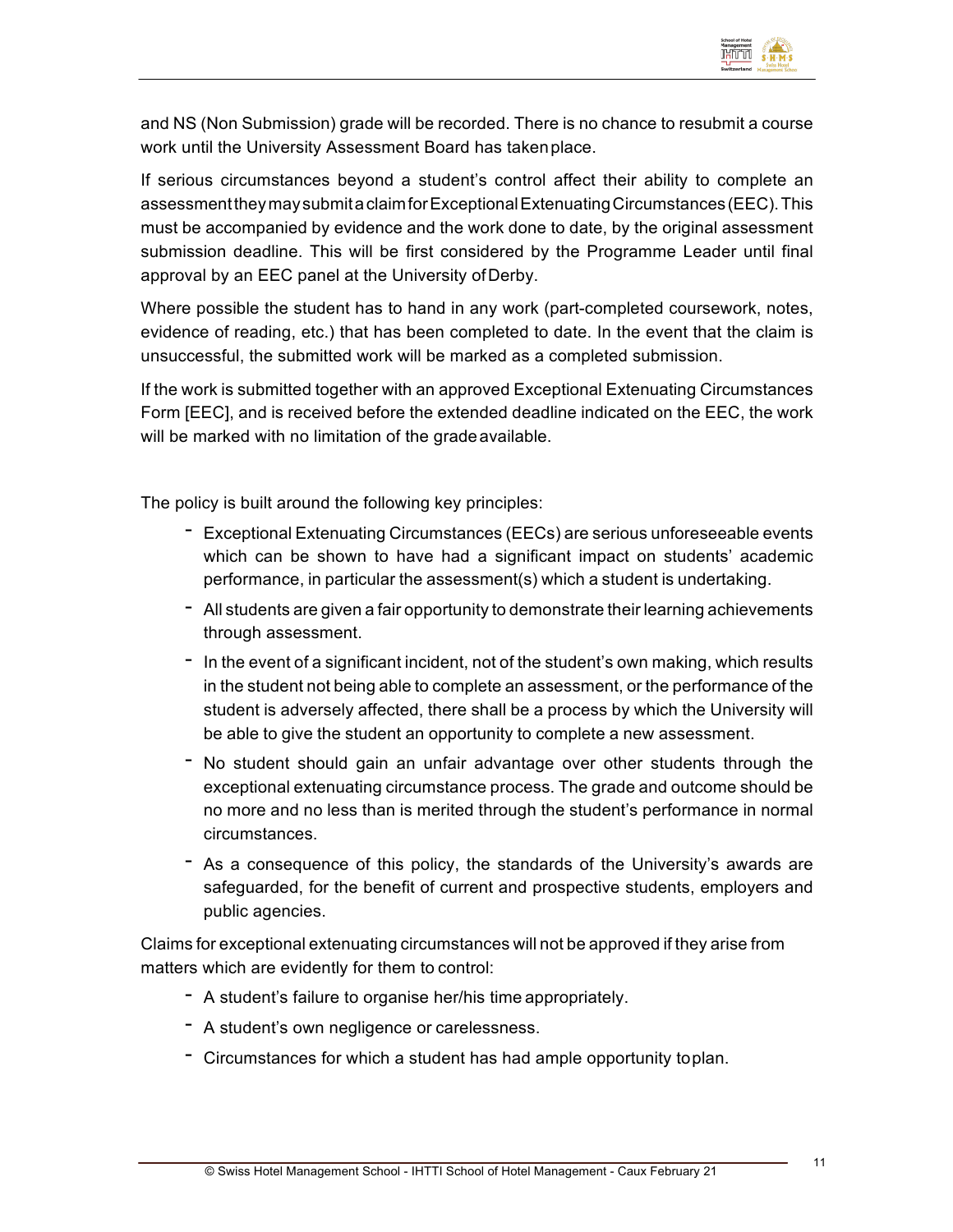

- Circumstances which <sup>a</sup> student did not disclose at the appropriate time (unless they were unable to do so due to circumstance e.g. their mental capacity was impaired).
- Any failure of computer related equipment.Applying for anEEC

A student struggling to meet a deadline due to illness or other exceptional circumstances must contact her/his Programme Manager in advance of the deadline of the course work and apply for an EEC. A decision as to whether your claim can be upheld will be made by your Programme Manager, subject to the final approval of the University of Derby.

In some cases, claims may be made after the deadline date, provided there is good reason why it could not be submitted prior to the deadline. All claims must be made to the appropriate Programme Manager with the required evidence, (e.g. medical certificates).

Exceptions to this will only apply where it would have been impossible to hand in any work by the deadline. Examples may include; student in hospital; unable to return to country through flight disruption/disaster; student's mental capacity isimpaired.

#### Return of Students Marked Work

Students should expect that in normal circumstances, lecturers should return marked work within four working weeks after collection. There may, however, be exceptional circumstances when students will not receive their work within this timeframe. There are many reasons, which may be outside the control of individual lecturers as to why this may happen. Please be patient; we are committed to getting marked work back to you at the earliest opportunity.

#### Recommendations of the Subject Assessment Board

Following consideration of the evidence of student performance in assessment, a Subject Assessment Board may recommend that the student should pass, or be referred, or be deferred or should fail a module. Where it is recommended that a student should pass a module, the Subject Assessment Board should confirm the number of credits and the level of the credits to be awarded in respect of the module.

Exceptionally, following a ruling made by a panel in consideration of a proven academic offence, a student may be required to take a module again.

#### Failure & Referral

A module is failed if:

(i) The work submitted for an assessment component is not of a high enough standard to warrant an overall mark of at least 50% for themodule.

(ii) Work has not been submitted for the module assessments. If a student fails to submit an assignment a mark of NS will be recorded.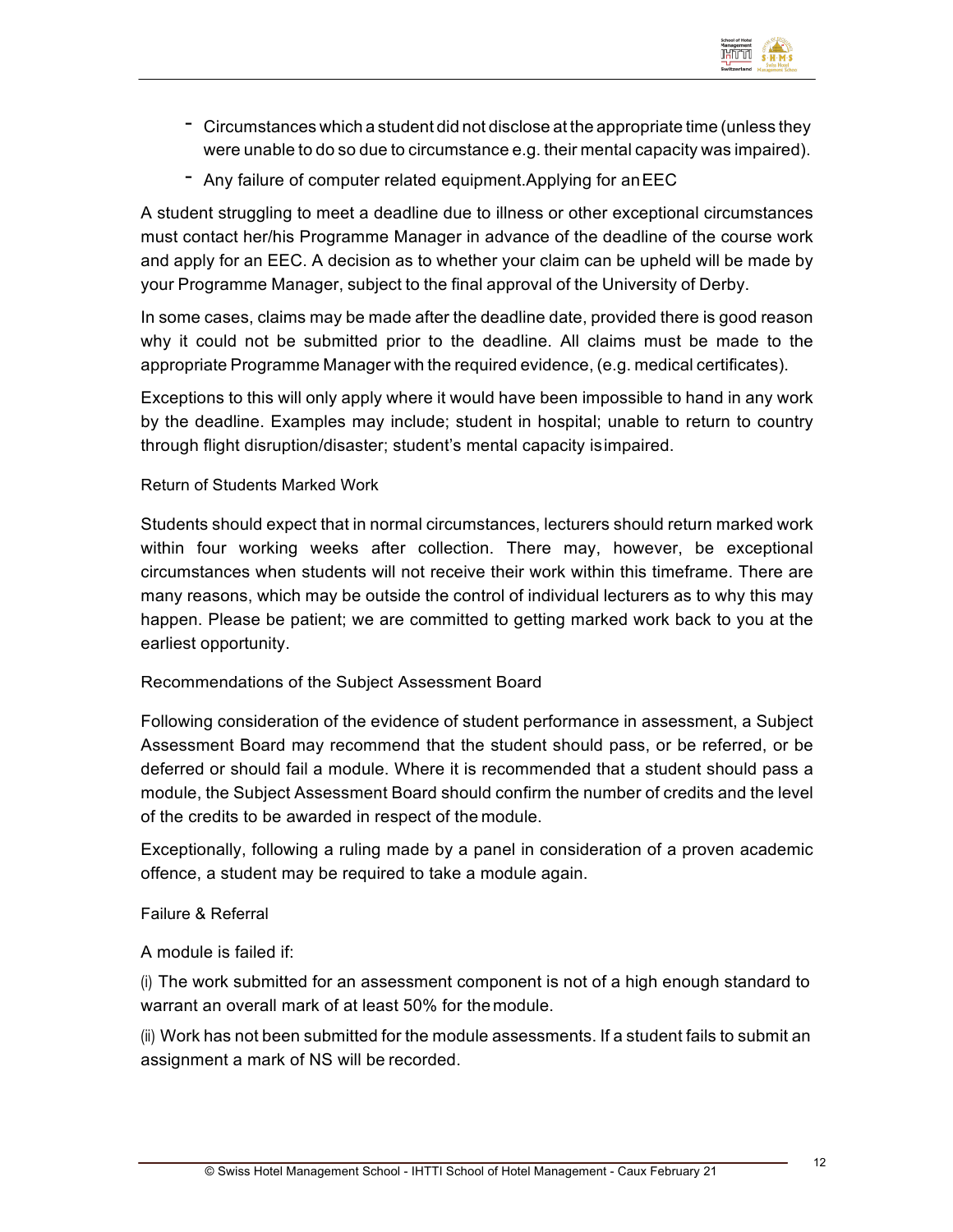

(iii) The student has committed academic offences and a penalty of failing the module has been imposed.

Failure and Referral, Entitlement to referral:

Students are normally entitled to one referral opportunity in each of the failed assessment components. The deadline for resubmission of work will be at the next assessment point. In the case of examinations, the student will be directed to take the assessment at the next available examination period.

The mark awarded for an assessment following referral:

(i) The highest mark that can be awarded for a referred assessment component is 50%. If that mark is achieved, it replaces the original fail mark on the student's marks profile.

(ii) A referral mark of less than 50% will also replace the original mark unless it is lower than the mark obtained at the first attempt.

The student's marks profile will show both the first and second attempt marks.

#### Retaking Modules

If a student has failed a module (mark below 50%) at the first attempt, including any referral opportunity, there is normally an entitlement to re-enrol for, and retake, the module in full once more. Retaking necessitates attendance and requires completion of all the assessments. Any assessment marks from the previous attempt at the module cannot be carried forward.

If a student fails the module, including the referral opportunity on the second attempt there is no automatic entitlement to a further attempt.

# 6. Academic Offences

The University has a public duty to ensure that the highest standards are maintained in the conduct of assessments. Thus, the legitimate interests of the students and the University's reputation requires safeguarding. Alleged academic offences which would compromise these standards will be investigated thoroughly. If confirmed, an offence will lead to the imposition of severe consequences, including the possibility of termination of registration and enrolment, i.e. expulsion.

A student may be required to demonstrate ownership of authorship during an investigation into an alleged academic offence. The student may be asked to undertake a viva or other appropriate assessment at any point during the process. This procedure is intended to help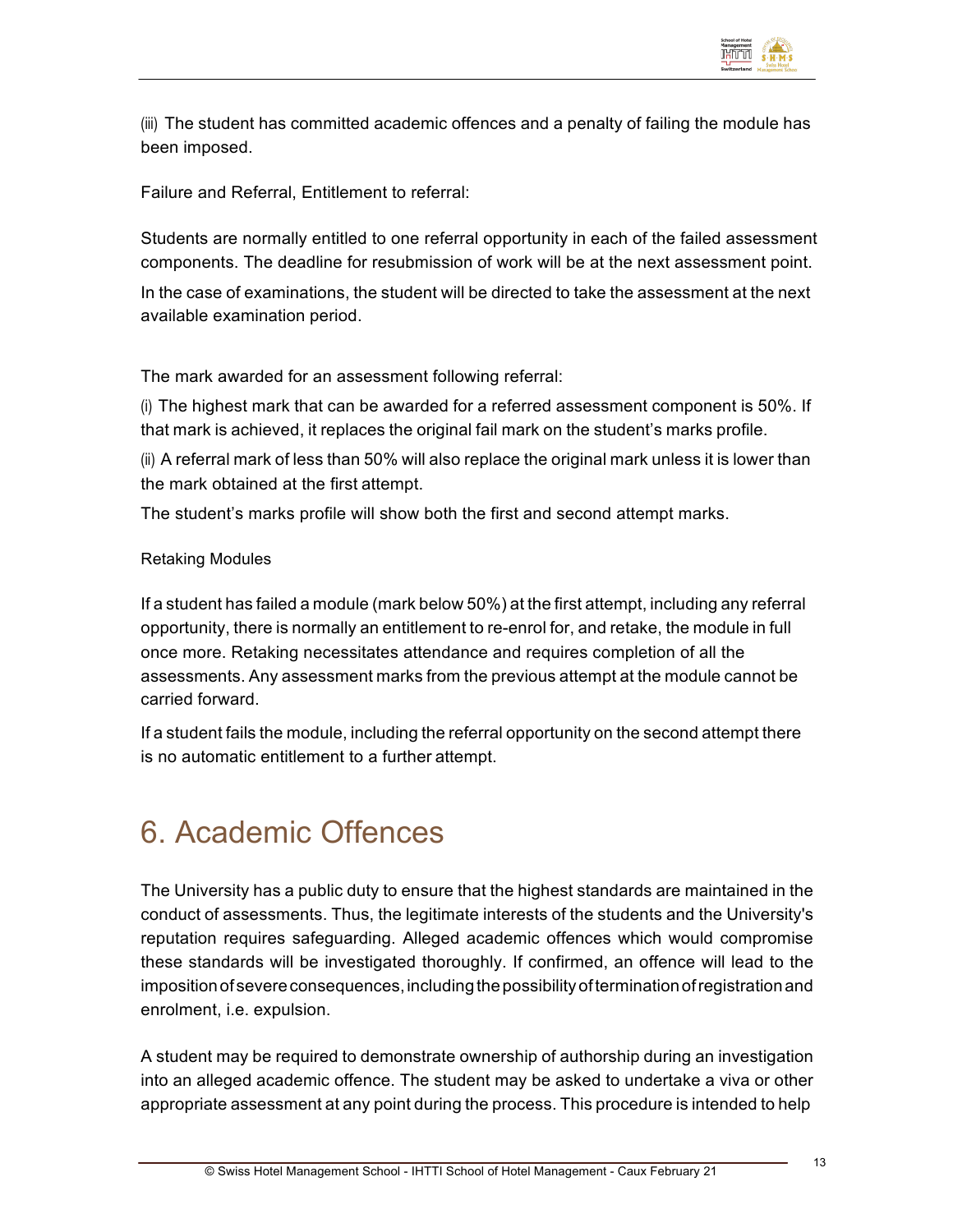

students to reach a clear understanding of Academic Regulations and to dissolve any minor misunderstandings before they become serious.

An academic offence could be 'confirmed' where evidence supports misconduct in any of the categories below. Where evidence strongly supports that the offence was committed on the 'balance of probability' (i.e. more likely than not) a student maybe confirmed as having committed an academic offence. The University also reserves the right to review work retrospectively.

#### Plagiarism

Plagiarism arises when a student is suspected of presenting work undertaken by other people as if it were their own. Copying all or part of another person's work is not permitted. Failure to fully reference all sources could be construed by the marker/tutor as intentional and therefore as plagiarism.

Plagiarism has occurred when the student:

- Does not acknowledge the work of another person or persons,or,
- Has not identified the source or cited quotations in any part of work presented for assessment, or,
- Has copied another student's work with or without their knowledge, or
- Has submitted the same piece of their own work for assessment in two (or more) modules (i.e. self-plagiarism) at any level of study.

If a student's work is found to contain verbatim (or near verbatim) quotation from the work of others without acknowledgement, then plagiarism has been committed. In order to avoid that, all sources should be cited and all quotations from the works of other authors clearly identified as such.

Please do not leave anything to chance. SHMS IHTTI has strict rules regarding plagiarism and has specialised electronic surveillance equipment to determine if the work is plagiarized.

#### Collusion

Where there is a requirement for the submitted work to be solely that of an individual student, collaboration is not permitted. Students who improperly work together in these circumstances and/or who permit the copying of their work by others are guilty of collusion.

#### Procurement

If the student has engaged a third party to significantly or partially create a piece of work on their behalf with the intention of submitting this as their own piece of work, then an academic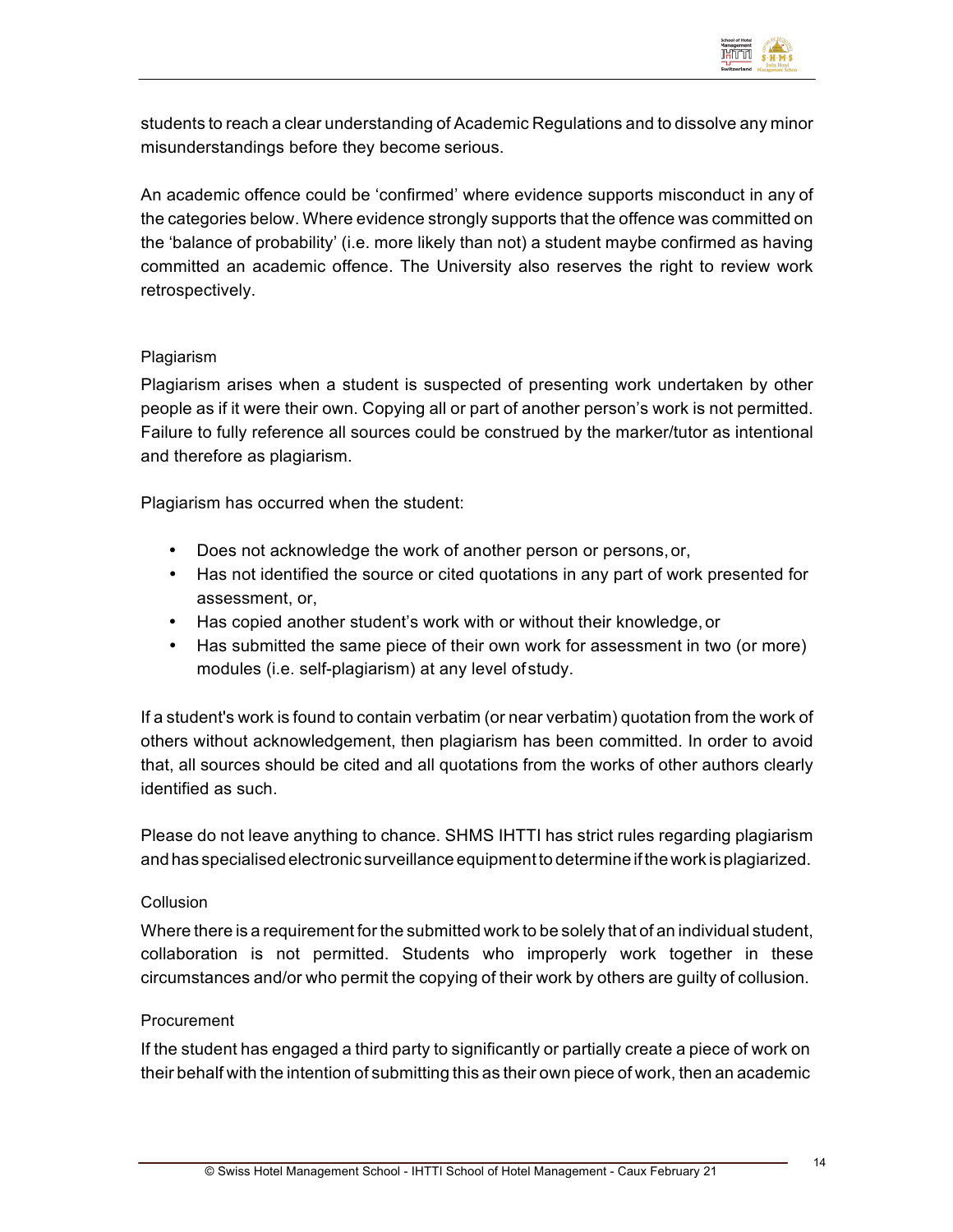

offence has been committed. Third party engagement can take the form of paid or unpaid work.

During the semester, random students will be selected from a module and asked to defend their work to a committee in order to verify originality. Additionally, if there are doubts about the originality of a student's work, students will be asked to defend their work orally before the final grade is awarded. If the student is not able to demonstrate knowledge of their work, it will be considered as an academic offence. This will result in a Z grade being given.

Students are permitted to get their academic work edited by a third party, however the original working document (any notes, the receipt from the editing company and/or any correspondence relating to the involvement of a third party), must be kept on hand until the final grade has been issued following the official publication of grades post Assessment/ Examination Board.

#### Invention of Data (Fabrication)

Invention of data occurs where a student effectively misrepresents data (through fabrication or falsification) to make it appear that the data has been derived by appropriate measurement in the field, in the laboratory or other setting.

Thus, the reader is deceived with regard to the true information and the researcher may use the invented data to substantiate a favoured hypothesis. This is regarded as deception and is a very serious academic offence

#### Other forms of misconduct

Any action through which students seek to gain an unfair advantage in assessment constitutes an academic offence. Failure to meet ethical, legal and professional obligations such as breach of confidentiality or abuse of research subjects or materials can be considered as serious offences.

#### Appeals

Where a student has been found guilty of an academic offence by the Academic Offence Panel, an appeal may be submitted in writing, within 14 days of receiving written notification of the outcome of the meeting.

Grounds for appeal and the processes involved can also be found in 'Section K' of the 3R's online handbook.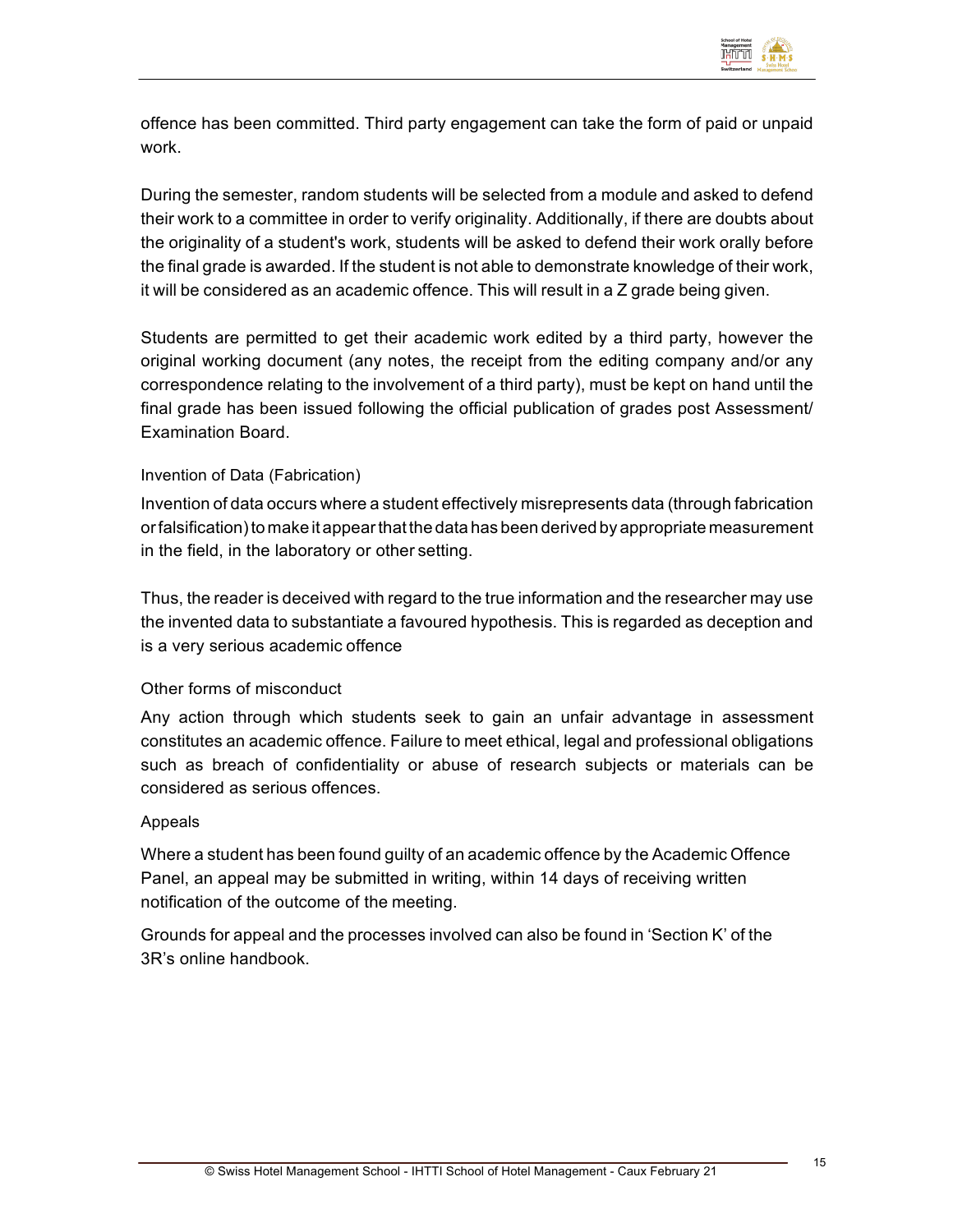

# 7. Programme Quality Monitoring

SHMS and the University of Derby constantly monitor the quality of the programmes, and you as a student have an important role to play in some of the quality assurance procedures, which include the following:

#### Programme Committee

This committee provides a forum in which staff and students can discuss and recommend on matters related to the overall quality of the learning experience and as such it is a fundamental element of our quality control mechanisms.

The Committee meets once per cohort and is composed of:

- Programme Manager
- Module Leaders
- Student Representatives

#### Student Representatives

The role of the student representative is an important one and a representative from each subject area will be elected to represent the views of fellow students. This involves actively seeking out the views of fellow students, presenting them to staff and providing feedback to fellow students on the outcome.

The two important feedback mechanisms that we have at SHMS Caux are the programme committee and student representative meetings. It is advisable that Student representative

meetings take place once a fortnight. The objective of these meetings is to identify possible areas of concern and deal with them as quickly as possible. If any issues do arise as a result of these meeting, then contact the Programme Manager immediately. Programme committee meetings take place twice a term – once at the end of the first nine weeks, and once at the end of the second nine weeks. The objective of this meeting is to identify academic specific issues that can be fed through to the University of Derby programme committees. Obviously, if there is a particularly important matter that needs to be discussed then a meeting can be requested with the Programme Manager at any time.

#### Student Feedback

We welcome feedback at any stage of the programme and informal feedback can be provided to the Programme Manager as appropriate. Whilst the programme committee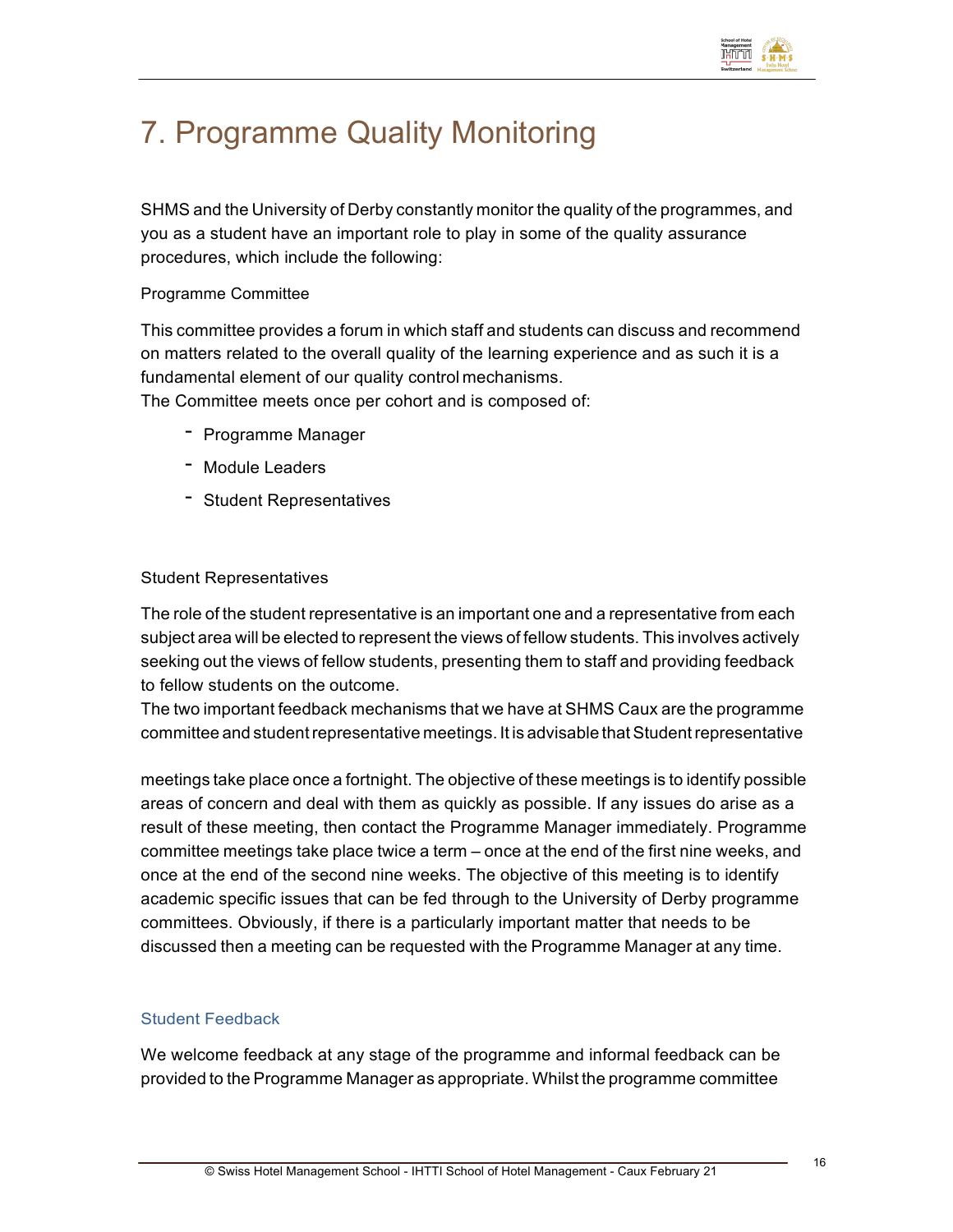

provides an excellent forum for discussion of general issues concerning the quality of your experience, from time to time you will be asked to provide more specific feedback, for example through the completion of SHMS Module Evaluations. It is by electing, analysing and acting on student feedback that we constantly endeavour to monitor and improve the quality of our provision and, therefore your experience. Your assistance is greatly valued.

# 8. General Information

#### Learning and Resource Centre

The degree programme at SHMS is delivered on an intensive basis and it is important for you to start your studies as soon as possible. The LRC will play a key role in undertaking the level of research we expect from you and it is important to familiarise yourself with the contents of the library as soon as possible. There are however a number of issues which you need to be aware of in order to make the most of your time here:

#### Student Cards

As University of Derby students you will be issued with a University of Derby Student card with a student number printed on it. If you have the opportunity to go to the UK this card will allow you access to any University Library in that country. This is useful for students undertaking their independent study in more specialisedareas.

#### UDO Accounts

As final year degree students you also have access to the online resources available via the SHMS and University of Derby websites. This involves obtaining a student account at the University of Derby Online (UDO - udo.derby.ac.uk), which you will get a username and password for after the enrolment process upon yourarrival.

Once you have an university account you can access a number of electronic resources, including EBSCO and Emerald. Quick Start Guides to accessing these databases can be found in the library. If you are ever unsure about what to do any of the library staff are willing to help.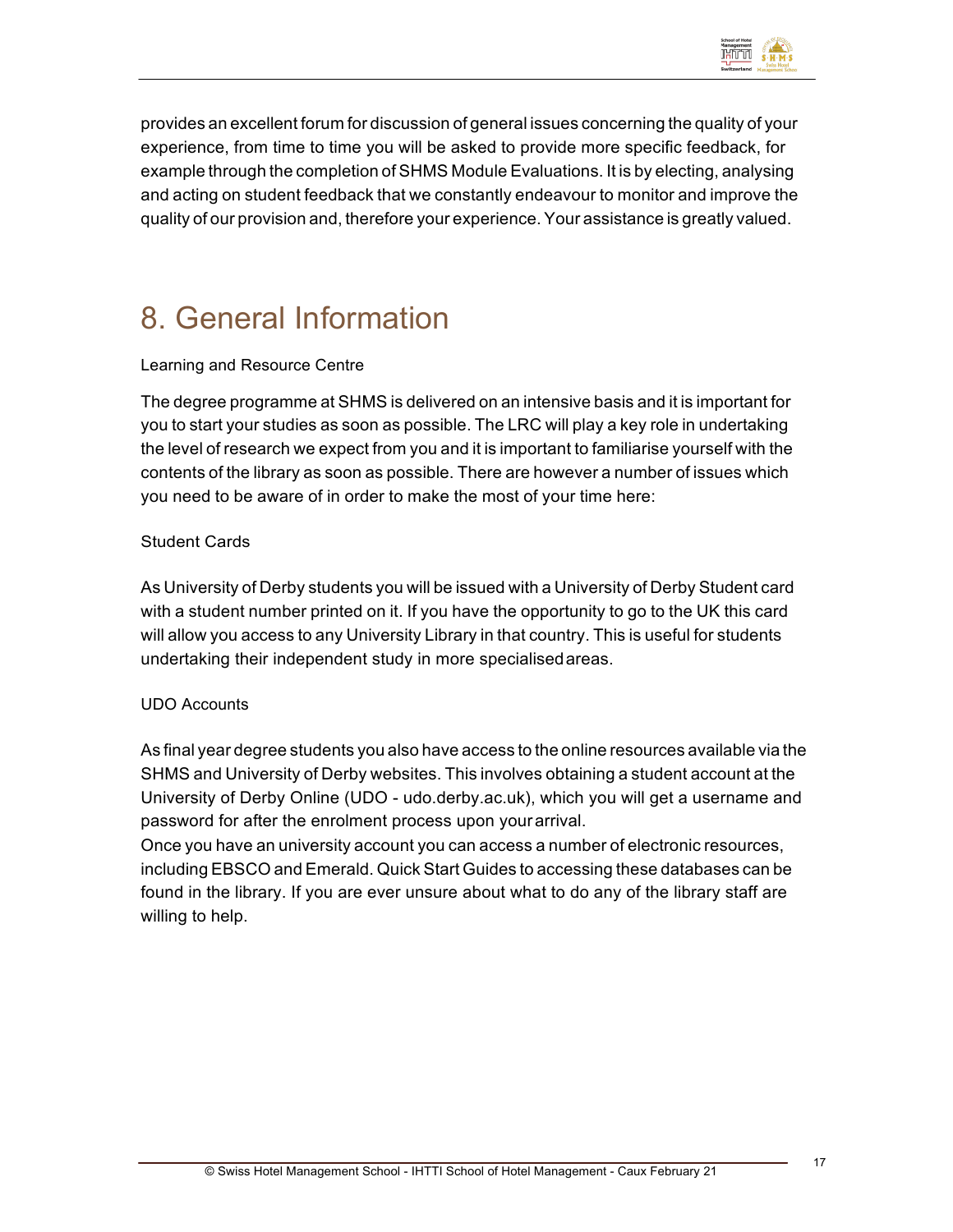

## Appendix I: Module Descriptors

7FB701- F&B Management

Includes: - Applied Service Studies and Practice - Culinary Studies and Practice

In an ever-changing business environment, hotels and their food & beverage businesses need to stay relevant by constantly re-inventing and creating new concepts that match the changing needs of consumers. Turning hospitality ideas into real success is an exciting challenge that requires a wide array of skills and a vast body of knowledge.

This module aims to synthesize the key food and beverage management disciplines within one project through the design, implementation and evaluation of a restaurant concept for anF&Boutletatthecampus.Thisprojectwillenablestudents toanalyseandevaluate current food production and service methods and synthesize a new business idea that will meet the needs of various stakeholders. For that reason, they will need to identify and develop effective managerial strategies to justify their decisions and being able to critical evaluate the effectiveness of the project.

This module provides a real-life simulation of what will be expected during employment in the food and beverage industry. Students will be able to master process, supply techniques, quality management, HR management, Market research, F&B costing and the use of new technologies within food & beverage sector. After simulating, learning, and applying the concept development skills and using peer feedback, the experience will assist students in their transition into the hospitality industry.

#### 7FB 710 - Wine & Beverage Management

Beverages in general and still and sparkling wines in particular have a very long history and address various functional and psychological needs and compete through the ability to evoke pleasantness and social recognition as well as playing an important role within the customers culinary experience. Students will explore and experience a variety of beverages, in particular stillandsparklingwinesandassessthemthroughsensoryevaluation.Themodulewillrequire students to apply their understanding of beverages in a strategic context by matching them to various culinary concepts and the holistic gastronomic customer journey.

The learners will be required to develop a critical knowledge of current theories, models and conceptsand critically analyse key driversof customerperceived valueofwine and beverage offerings and the strategic application of designing and building sustainable still and sparkling wine portfolios as well as other beverage offerings in the context of Food & Beverage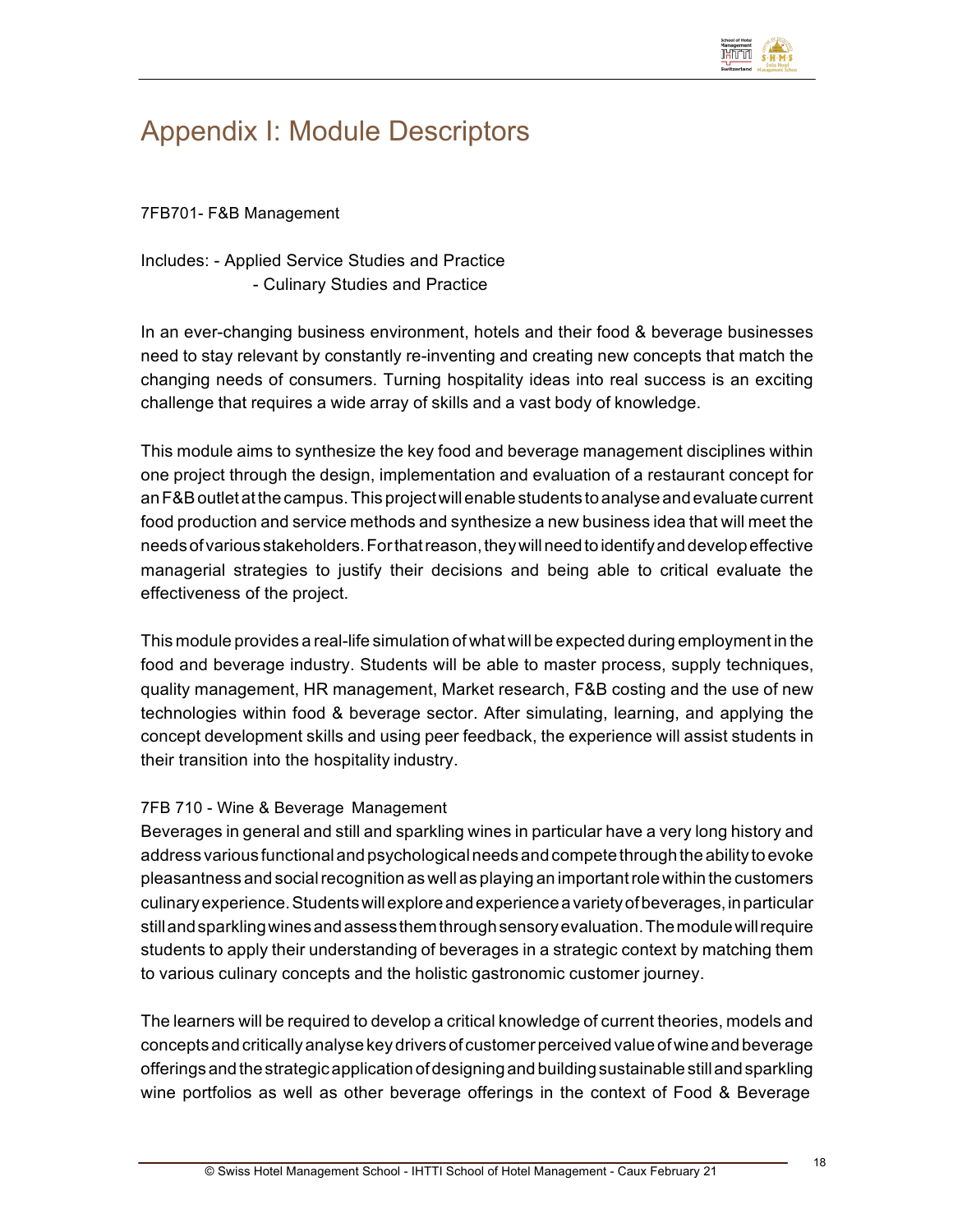

Operations. Furthermore, students will critically examine sourcing and managing beverages and wines, as well as analysing and evaluating the capital risks when building still and sparkling wine stocks.

#### 7EV 701 - Events & Banqueting Management

Managing an event project requires certain core values to be deployed to every element, process, and decision to justify professional approach and achieve effective and efficient results. The world of events needs professionals who have the skills and confidence to identify future opportunities and make events successful.

The objective of this module is to engage students in an active learning experience about real-world project management in a simulated environment. The module aims to develop an understanding and critical awareness of the theory pertaining to Events Management. It requires students to organise and execute a complex event by applying acquired knowledge from the functions of marketing, human resources, financial management, logistics as well as Food & Beverage aspects.

Through applied research, students will critical analyse and evaluate key components of eventplanning and managementaswellas reflecting on theirown performance and learning. In this module students will demonstrate high level of employability skills, including team working/leadership, decision making, solving problems, creativity and flexibility.

#### 7HO703 - Front Office & Rooms Division Operations Management

As the competitive rivalry within the global hospitality industry increases, there is a heightened focus on the effectiveness, efficiency and quality of hospitality operations. In this module, a theoretical framework of Front Office and Room Division operations management, systems analysis and quality management is used to explore a number of contemporary issues in international hospitality operations management. This includes an appreciation of the development of alternative theoretical perspectives behind management thinking in this field with an emphasis on the 'fit' of operations strategy

The aim is to develop an understanding of a portfolio of techniques for operations and quality management and their selection and use in appropriate situations. Students are required to critical analyze and interrelate Front Office administration, Reservations, Property Management System (Opera), Revenue Management, Customer Service and Housekeeping Management.Specificemphasisisgivenondesigningfrontofficeserviceexperiencethrough blueprinting which displays how service will be provided, specifying the physical evidence, staff actions, and support systems / infrastructure needed to deliver the service across all stages of guest experience.

On completing the module students should be able to recommend a complete operational strategy in a front office and rooms division context and how quality is built and measured.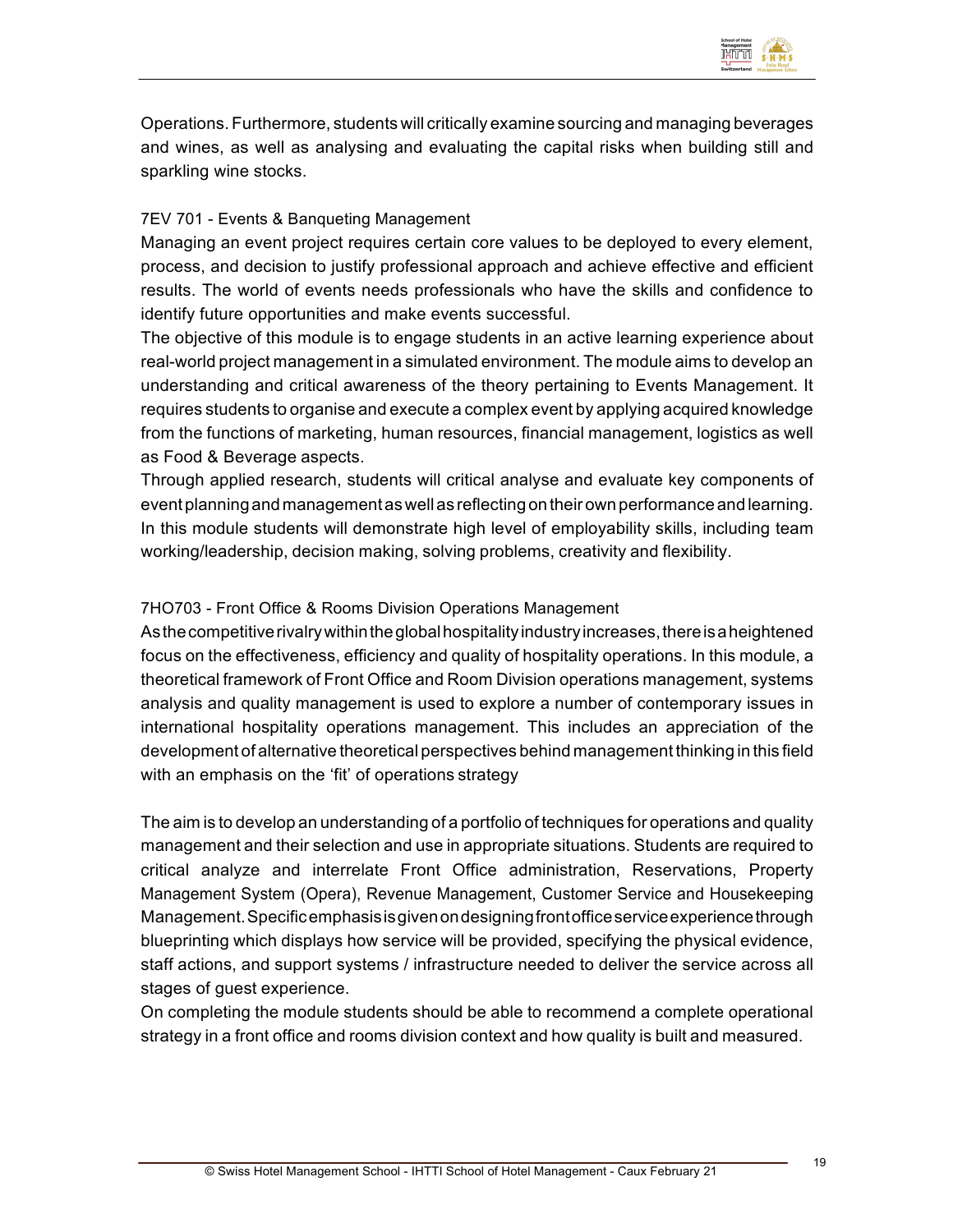

#### 7HO705 - Marketing Management

In any business, marketing strategy is critical in building a brand, alluring new customers and maintainingloyalty.Thehospitality industry isnodifferentanditsmarketersdevotesignificant time and resources to build brand awareness and ensure that customers will use their services repeatedly.

However, this industry has unique challenges that must be overcome. In this competitive digital age, it is crucial to stay ahead of the curve & know the latest hotel marketing strategies to survive in this competitive niche. Hotel business could suffer when failing to adapt to new trends. Whether it concerns a chain of hotels or even a popular boutique hotel- it's important to be aware of current marketing trends and how business can massively benefit from adopting or even creating such trends. Marketing for hotels has become increasingly complex. Now, every hotel manager need not to only service guests, manage rooms, availabilities and pricing, but now are also expected to compete for guests in new channels and digital communities that emerge every day.

This module willexplore the phenomenalgrowth of consumption on a global context.Specific areas of analysis will include both direct and indirect role of marketing management within segmentation of consumer sector, evaluation of effective promotion and strategic marketing process within global competitive business sectors.

This module aims to encourage full comprehension of the planning process that is specifically related to service industry marketing.

Emphasis will be placed on to developing students' market research, analytic and critical thinking skills through the use of 'real world' case studies and guest lectures. The module aimstodeliverabalanceofservicemarketingplanningtheory,practicalproblem-solvingcase assignments and current trend in service marketing sector.

#### 7HO711 - Developing Business Leadership Skills

In the global employment market, successful careers are not build on educational qualification alone, but also on the ability to demonstrate leadership qualities. Today's global hospitality industry demands leaders who are stronger, more capable, and more effective in the difficult work they do. The global thirst for leadership talent is more compelling than ever, and leaders in international hospitality enterprises find themselves looking for innovative solutionsand are morefrequentlybeing challenged forthe decisions theymake andthe steps that they take. Students seeking to enhance their careers in leadership and management positions within the international hospitality industry, must therefore develop a portfolio of transferable skills at a professional level to work with self-direction and originality through their academic studies and onwards to career development in the international workplace. The battle for talent is focused on leaders who face complex problems with confidence and know how to lead and operate in high-pressure environments.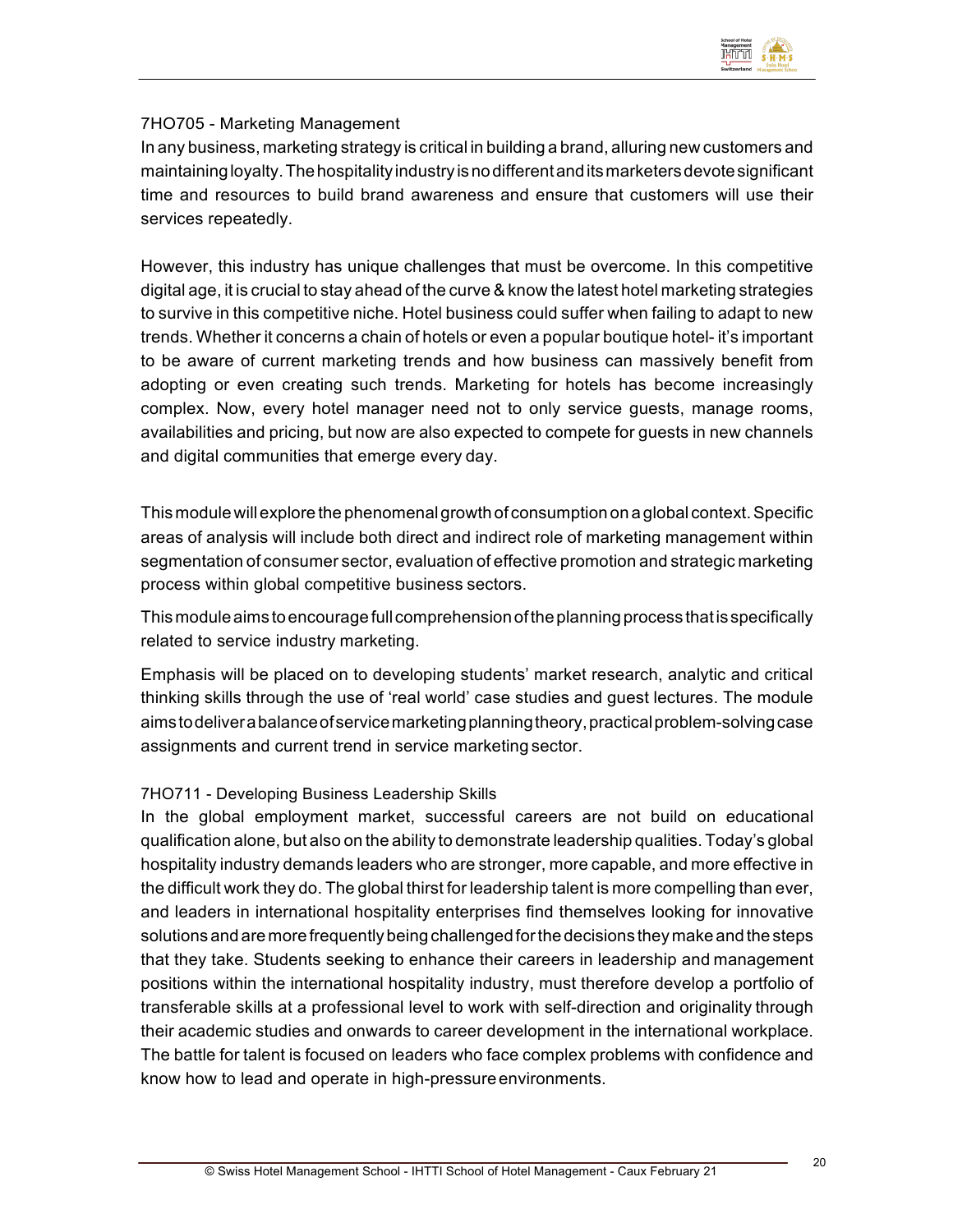

This module will attempt to develop personal leadership effectiveness by practicing critical self-awareness, self-reflectionandself-management.Thedevelopmentof skills forbusiness leadership will require the creation of sensitivities to diversity in people and different situations and the ability to continue to learn through reflection on practice and experience.

#### 7HO715 - Strategic Revenue and Financial Management

Revenue management plays a fundamental role in the hotel business and is the connecting factor between many departments within an organization, combining behavioural economics, strategic accounting key performance indicators and informed marketing decisions in order to achieve specific managerial outcomes by selling the right room, at the right time, to the right guest, at the right price and through the right booking channel.

Financial management takes accounting knowledge to a higher critical level, interpreting key financial statements and forecasting methods, using the relationship between different types of costs, the volume of the business and the profit generated to develop managerial decisionmaking processes and discusses their impact on the breakeven point (cost-volume-profit critical analysis), or on receipts and disbursements (cash flow management).

This integrated module will explore how managers can drive company revenues and/or profits and/or cash flow by taking a high-level critical approach to pricing, reservations, and inventory control with the support of selected accounting key performance indicators at a management level within the Hospitality industry.

#### 7HO722 - Current Trends in Hospitality

The hotel industry and its endless variety of products is complex. Not only is the industry constantly evolving, adapting and changing, but also constantly looking for new ideas and new ways of creating customer experiences. The today's globally travelled guest who has experienced service in culturally diverse environments is demanding more and more authentic service experiences thatreflect the sense of place, time and innovation. Needless to say, that the forces driving change, emerging trends and organizational strategies are directly linked. Critical and innovative thinking are key to adjusting organizational strategies and keeping the competitive edge within the volatile industry.

This module is looking at today's and future trends within the hospitality industry and its potential leverage on added value, revenue and maximizing profits. Students critically evaluate a range of contemporary issues, including sustainability, within a global and local context and its challenges and opportunities for the hospitality industry, in order to position the organisation in the market with the best possible effect on profitability and reputation.

#### 7HO799 - ABMP - Capstone Consultancy project during work placement

The independently undertaken 'Applied Business Management Project' is a capstone module forming the entire master's stage of the programme. The overall aim of this module is to enable students to identify, articulate and evidence learning and development in the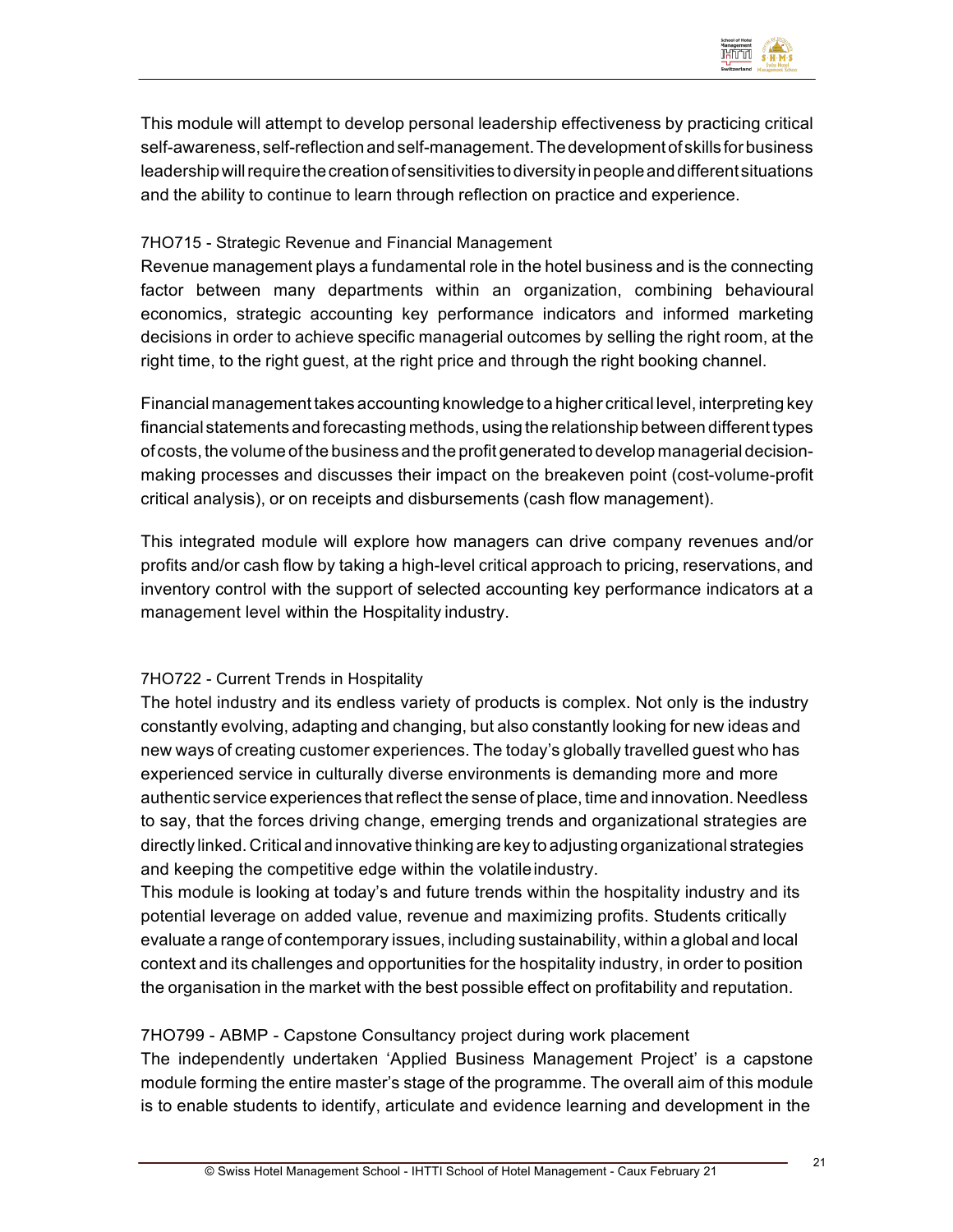

international hospitality industry workplace. It is about application, assimilation, attitude identifying issues and providing answers. Throughout the module students will work towards the acquisition of critical business knowledge and transferable skills, which will enable them to provide relevant, recommendations in relation to the key issues faced by organisations within their specific sectors. For this, the student will need to actively engage with an organisation as stipulated above.

This process driven module will enable students to illustrate that they can analyse complex data from a variety of primary and secondary sources to produce recommendations for management of what changes need to be undertaken in order to produce successful and achievable change outcomes.

#### Academic Skills Support Level 7 (non-credit)

This module has been designed to develop the academic and research skills required by post graduate studies and as a preparation for the expectations of learning and assessment at level 7. The module will encourage learners to build on existing skills in orderto understand and attain the requirements of post graduate level study, learning and thinking. The module will guide students to a critical knowledge of a range of study methods and concepts, research methodologies and critical thinking expectations associated with level 7 study. Students will also be led to understand the conventions of academic writing and style associated with several types of (business) research reports. Finally, learners are expected to examine, and critique theoretical and practical processes associated with (business) research design including a consideration of research ethics, access and limitations.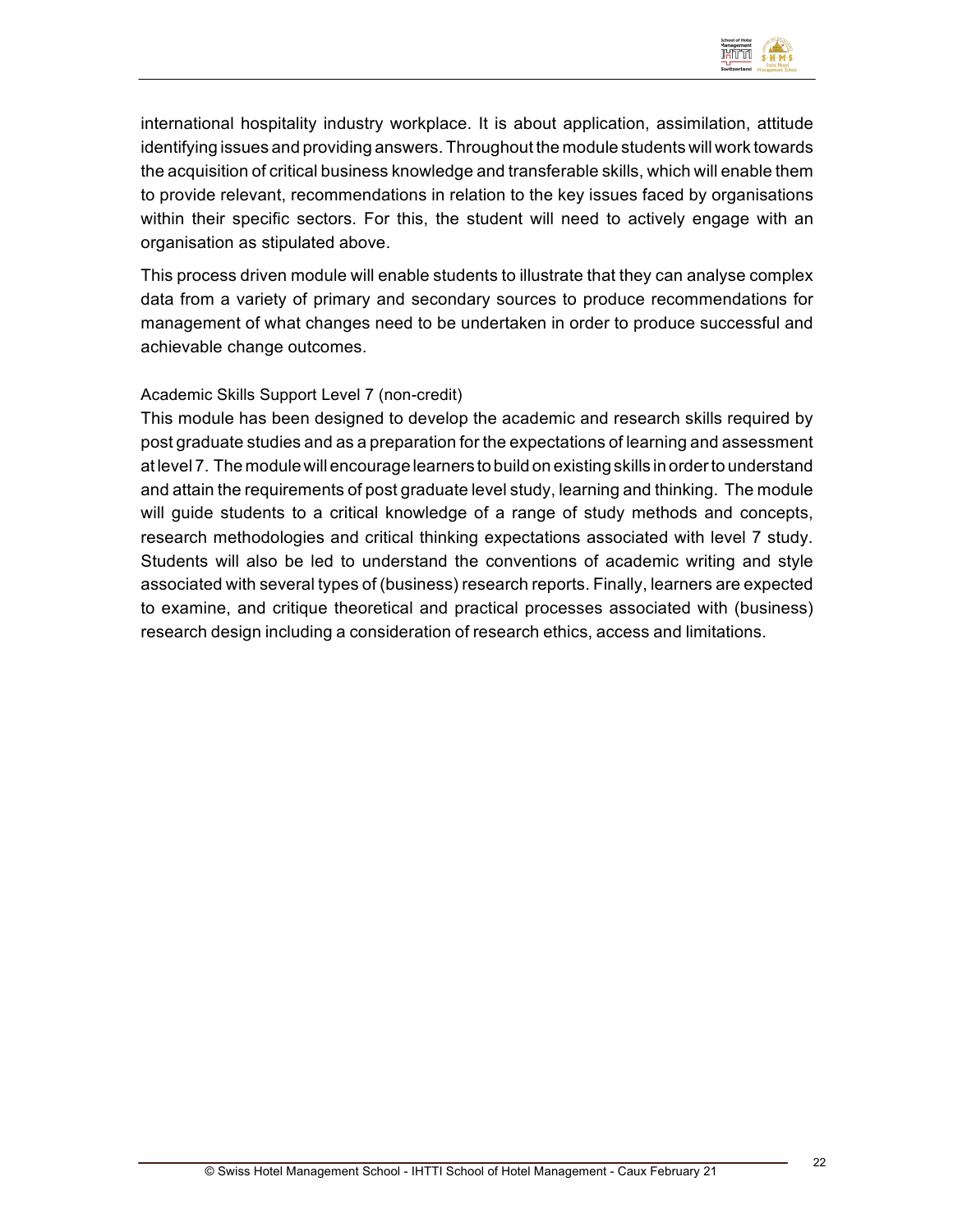

# Appendix II: Timetable for Assignment Submissions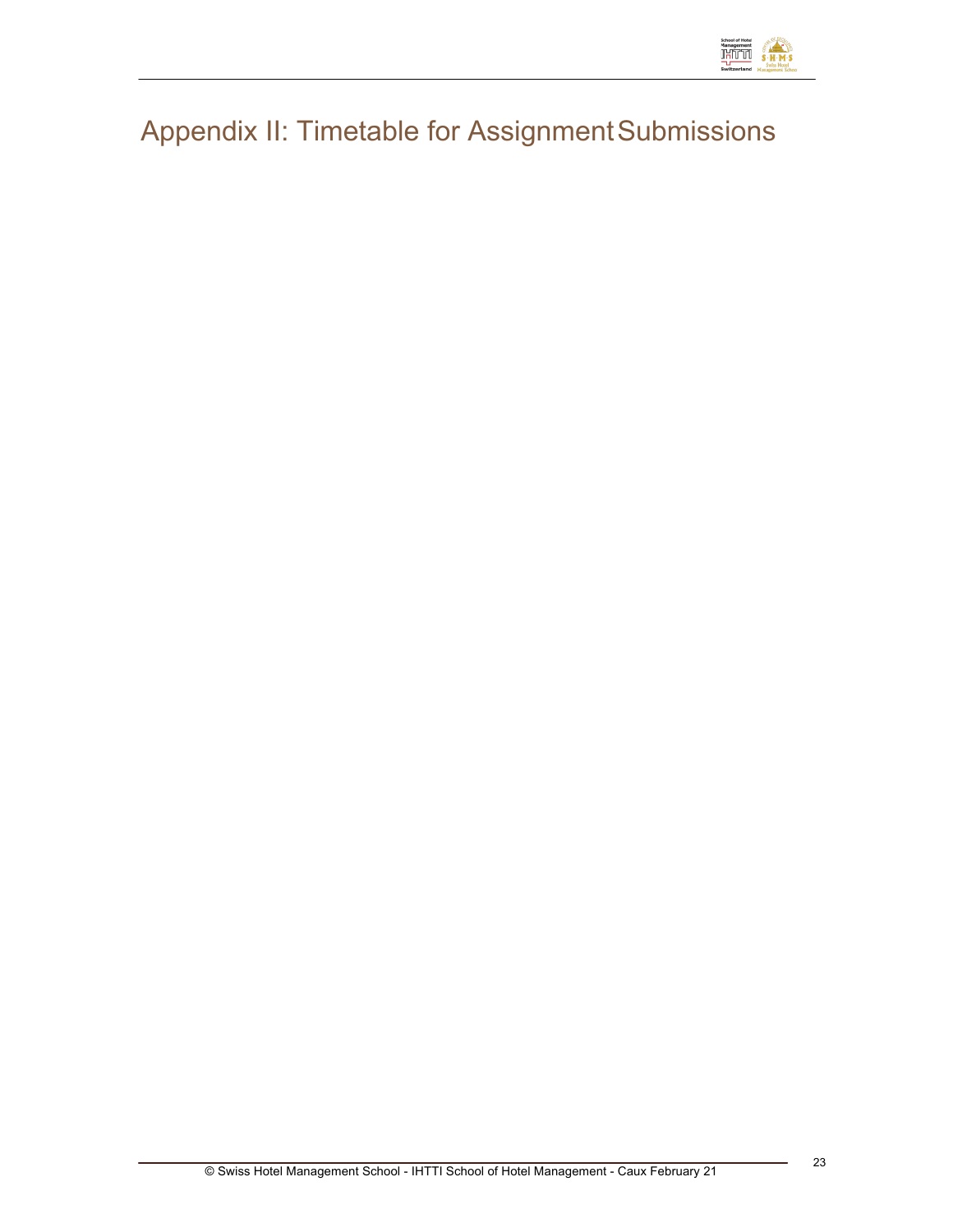

# Appendix III : Postgraduate Grading Scale

| % mark  | <b>Mark Descriptors</b>                                                                                                                                                                                                                                                                                                                                                                                                                                                                                                                                                                                                                                                                                                                                 | <b>Class</b>           |
|---------|---------------------------------------------------------------------------------------------------------------------------------------------------------------------------------------------------------------------------------------------------------------------------------------------------------------------------------------------------------------------------------------------------------------------------------------------------------------------------------------------------------------------------------------------------------------------------------------------------------------------------------------------------------------------------------------------------------------------------------------------------------|------------------------|
| 90-100% | Meets all criteria in 80-89% range below, plus demonstrates<br>exceptional ability and insight, indicating the highest level of<br>technical competence; work is virtually flawless and has<br>potential to influence the forefront of the subject and may be<br>of publishable/exhibitable quality. Relevant generic skills are<br>demonstrated at the highest possible standard.<br>Exceptional achievement distinguishable even amongst the<br>best quality work and deserving of the highest possible<br>marks within the Distinction grade.                                                                                                                                                                                                        | <b>Distincti</b><br>on |
| 80-89%  | High to very high standard work with most of the following<br>features: authoritative subject knowledge; a high level of<br>critical analysis and evaluation; incisive original thinking;<br>commendable originality; exceptionally well researched, with<br>a very high level of technical competence; high quality<br>presentation; impressive clarity of ideas; excellent<br>coherence and logic. Work is close to the forefront of the<br>subject and may be close to publishable or exhibitable<br>quality. Relevant generic skills are demonstrated at a very<br>high level. Referencing is consistently used, complete and<br>accurate. Only trivial or very minor errors.<br>Very high-quality work worthy of a high Distinction grade<br>mark. | <b>Distincti</b><br>on |
| 70-79%  | Authoritative, current subject knowledge; a very good level<br>of critical analysis and evaluation - including dealing with<br>ambiguity in the data; significant originality; well researched<br>with a high level of technical competence – work is accurate<br>and extensively supported by appropriate evidence; a very<br>good standard of presentation; commendable clarity of<br>ideas; thoughtful and effective presentation; very good<br>sense of coherence and logic; relevant generic skills are<br>demonstrated at a high level; referencing is very good -<br>consistently used, complete and accurate; a small number of<br>misunderstandings/minor errors only.                                                                         | <b>Distincti</b><br>on |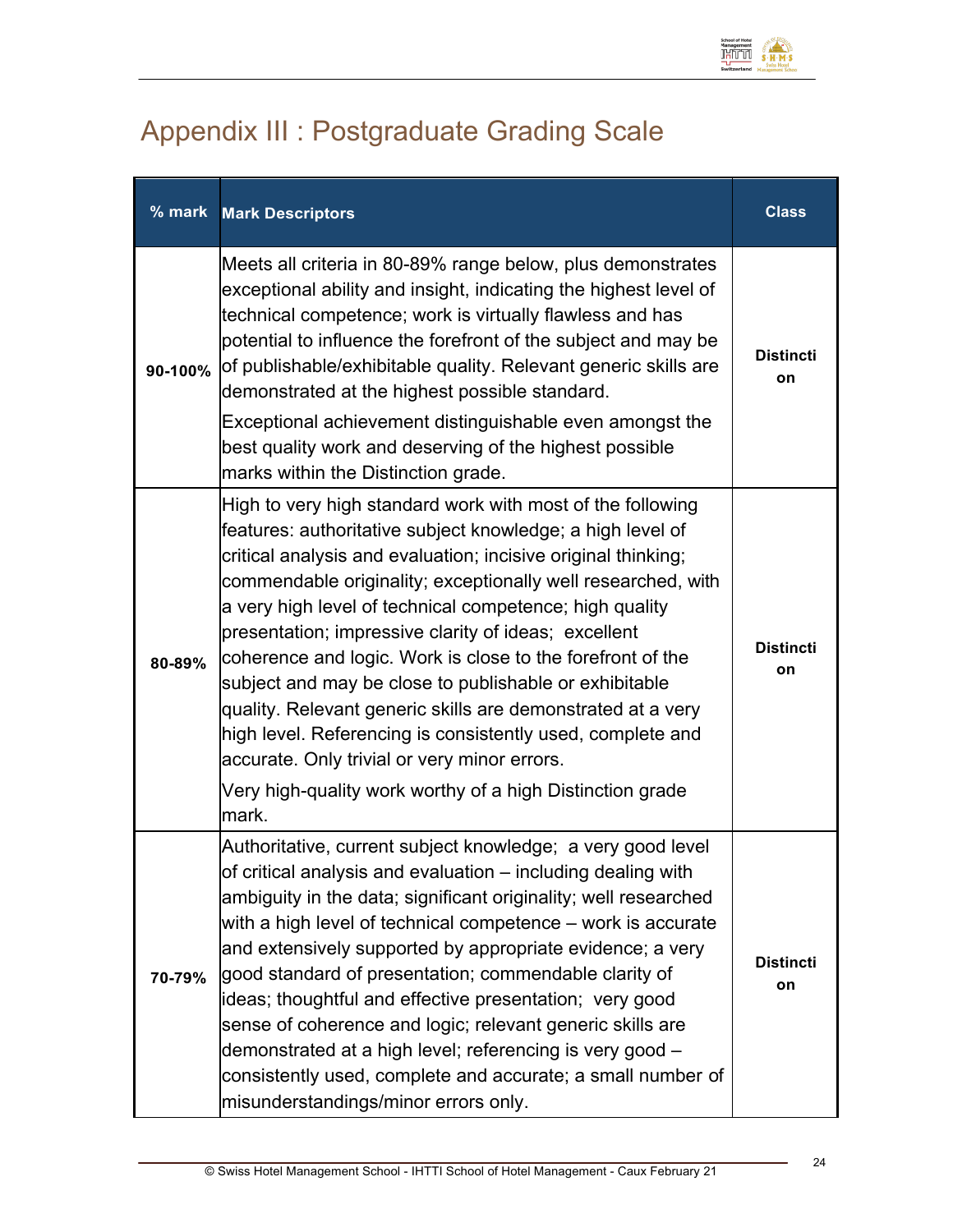

|        | High quality work deserving of a Distinction grade.                                                                                                                                                                                                                                                                                                                                                                                                                                                                                                                                                                                                                                                                                        |              |
|--------|--------------------------------------------------------------------------------------------------------------------------------------------------------------------------------------------------------------------------------------------------------------------------------------------------------------------------------------------------------------------------------------------------------------------------------------------------------------------------------------------------------------------------------------------------------------------------------------------------------------------------------------------------------------------------------------------------------------------------------------------|--------------|
| 60-69% | Work is well-developed and coherent; demonstrates sound,<br>current subject knowledge; a good level of critical analysis<br>and evaluation; some evidence of original thinking or<br>originality; quite well researched; no significant errors in the<br>application of concepts or appropriate techniques; a good<br>standard of presentation; ideas generally clear and coherent;<br>relevant generic skills are demonstrated at a good level;<br>referencing is good; minor errors and misunderstandings<br>only, possibly with some deficiencies in presentation.<br>Well above pass standard and worthy of a Merit grade.                                                                                                             | <b>Merit</b> |
| 50-59% | Has achieved intended learning outcomes as evidenced by<br>the following features. Satisfactory subject knowledge; a fair<br>level of critical analysis and evaluation; the work is generally<br>sound but tends towards the factual or derivative, and there<br>may be minimal evidence of original thinking or originality;<br>adequately researched; a sound standard of presentation;<br>lideas fairly clear and coherent; some errors and<br>misunderstandings, possibly shown by conceptual gaps or<br>limited use of appropriate techniques; relevant generic skills<br>are generally at a satisfactory level; referencing is generally<br>accurate; some weakness in style or presentation.<br>Satisfactory overall - a clear pass | <b>Pass</b>  |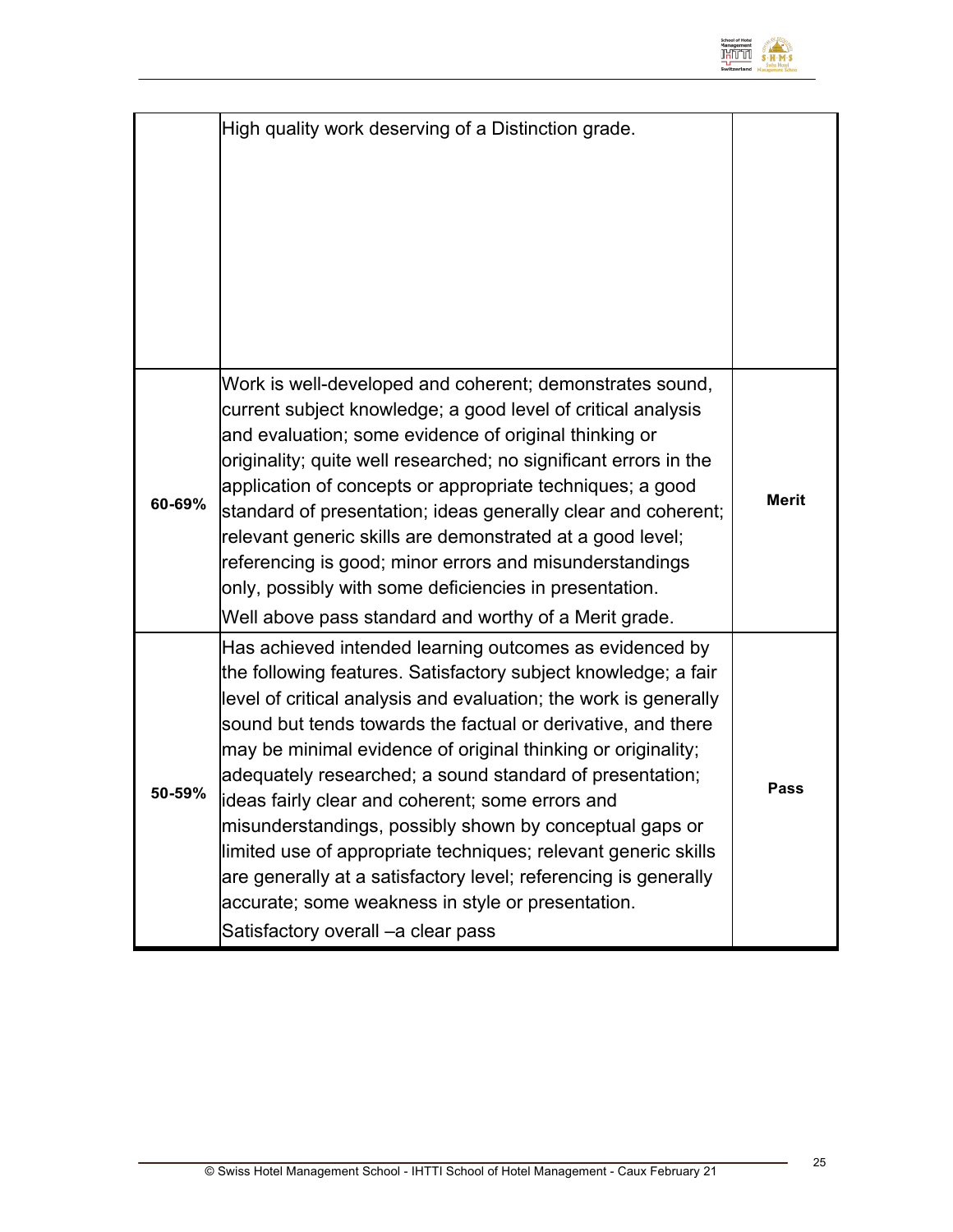

| 45-49%    | Has narrowly failed to achieve intended learning outcomes<br>as evidenced by the following features. Satisfactory subject<br>knowledge to some extent; some sound aspects but some of<br>the following weaknesses are evident: factual errors;<br>conceptual gaps; inadequate critical analysis and evaluation;<br>little evidence of originality; not well researched – limited use<br>of appropriate techniques; presentation does not meet the<br>standard required; ideas unclear and/or incoherent; some<br>significant errors and misunderstandings; relevant generic<br>skills unsatisfactory to some extent; referencing may be<br>inadequate.<br>Marginal fail                                                      | <b>Margin</b><br>al Fail |
|-----------|------------------------------------------------------------------------------------------------------------------------------------------------------------------------------------------------------------------------------------------------------------------------------------------------------------------------------------------------------------------------------------------------------------------------------------------------------------------------------------------------------------------------------------------------------------------------------------------------------------------------------------------------------------------------------------------------------------------------------|--------------------------|
| $5 - 44%$ | Has failed to achieve intended learning outcomes in several<br>critical respects. Will have some or all of the following<br>features to varying extent: inadequate subject knowledge;<br>factual errors; conceptual gaps; minimal/no awareness of<br>relevant issues and theory; limited/no use of appropriate<br>techniques; standard of presentation unacceptable; ideas<br>confused and/or incoherent - work lacks sound<br>development; a poor critical analysis and evaluation; no<br>evidence of originality; inadequately researched; some<br>serious misunderstandings and errors; quality of relevant<br>generic skills does not meet the requirements of the task.<br>A clear fail well short of the pass standard | Fail                     |
| $1 - 4%$  | Nothing of value is contained in the submitted work. The<br>work presents information that is irrelevant and unconnected<br>to the task; no evident awareness of appropriate principles,<br>theories, evidence or techniques.                                                                                                                                                                                                                                                                                                                                                                                                                                                                                                |                          |
| <b>NS</b> | <b>Non-Submission</b>                                                                                                                                                                                                                                                                                                                                                                                                                                                                                                                                                                                                                                                                                                        | Fail                     |
|           | No work has been submitted.                                                                                                                                                                                                                                                                                                                                                                                                                                                                                                                                                                                                                                                                                                  |                          |
| z         | <b>Academic Offence Notation</b>                                                                                                                                                                                                                                                                                                                                                                                                                                                                                                                                                                                                                                                                                             |                          |
|           | Applied to proven instances of academic offence.                                                                                                                                                                                                                                                                                                                                                                                                                                                                                                                                                                                                                                                                             |                          |